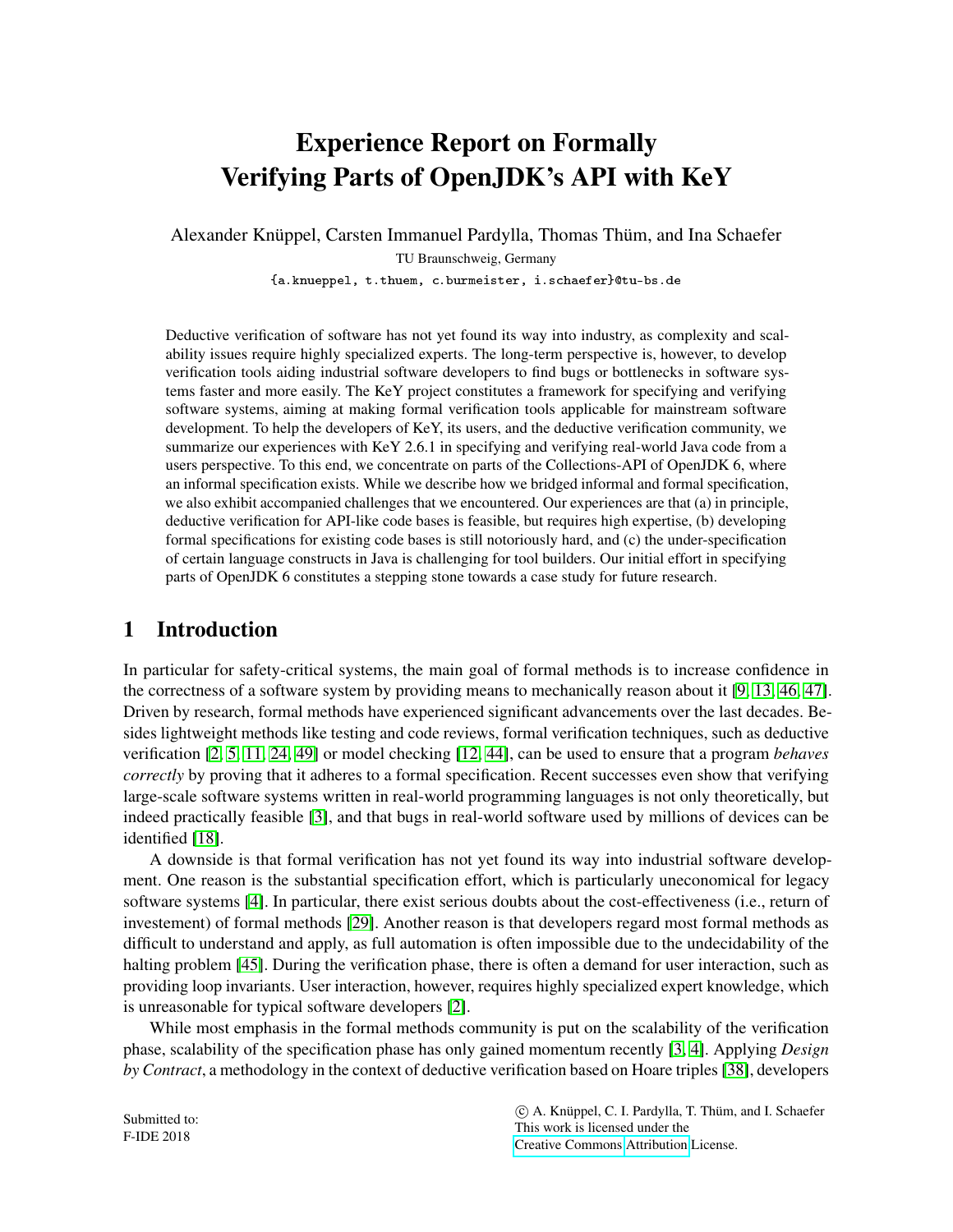specify the behavior of methods with contracts comprising first-order preconditions and postconditions. Contracts are typically annotations in source code close to the implementation [\[2,](#page-14-0) [15,](#page-15-6) [38\]](#page-16-2). The rationale is whenever a caller guarantees the precondition, the method guarantees its postcondition. A caller can then reason about its correctness with respect to its own contract.

However, even when applying Design by Contract in the industry, software developers typically only assure the quality of a small subset of the code base by writing or modifying contracts alongside their implementation. These developers are either not verifying their implementation at all or are at least never in a position to verify that their contracts are sufficient for all callers, which is often done by a different team focusing on the overall quality assurance. Consequently, a considerable amount of insufficient contracts may emerge that must be adapted subsequently. Providing strong enough contracts is error-prone and tedious [\[3\]](#page-14-1) and, thus, cost-intensive.

We argue that, to become applicable in industrial software development, deductive verification including the formal specification phase must be supported by easy-to-use tools with a high degree of automation, such that typical software developers can already contribute significantly to the implementation's quality. To identify hurdles and challenges, experience reports are indispensible. Our observations are based on software written in objected-oriented languages and specified with contracts. In particular, we draw our experiences from a real-world case study, where we specify and verify parts of OpenJDK's Collections-API with the Java Modeling language (JML) [\[32\]](#page-16-3). For the verification phase, we use the state-of-the-art verifier KeY version 2.6.1 [\[1\]](#page-14-3), an interactive theorem prover with a high degree of automation and a large community. Our long-term vision is to facilitate the development of specification and implementation in concert for everyday software developers. Our work contributes to this goal by investigating usability and applicability of KeY from a user's persepective, as most studies in research about specification and verification with KeY are indeed conducted by KeY developers themselves (e.g., [\[3,](#page-14-1) [6,](#page-15-7) [18\]](#page-15-5)).

Our real-world case study exhibits that formal specification and automatic verification of APIs is in principle feasible. It also shows that significant experience is necessary and, accordingly, that current verification technology is not yet suitable for less experienced developers. In this sense, we believe that a community effort is indispensable to specify widely used APIs such as OpenJDK, which would help users tremendously to verify their own implementation against it. In summary, our main contributions are the following.

- We describe our experiences on specifying parts of OpenJDK's Collection-API with JML based on its existing informal specification (i.e., JavaDoc) and verify it using the program verifier KeY in version 2.6.1.
- We distribute OpenJDK's source code together with our formal specification online with the goal to extend it continuously.
- We discuss which characteristics impair automation in the verification phase and give examples.
- We encounter an incidence where KeY proves unsound behavior due to Java's under-specification of the maximal array length.

The paper is structured as follows. In Section [2,](#page-2-0) we provide the necessary background on contract-based deductive verification of Java programs. In Section [3,](#page-3-0) we explain how we specified parts of OpenJDK's Collections-API and discuss challenges. In Section [4,](#page-7-0) we provide a detailed experience report in specifying and verifying Java programs with KeY from a developer's perspective. We discuss related work in Section [5](#page-12-0) and conclude this work in Section [6.](#page-13-0)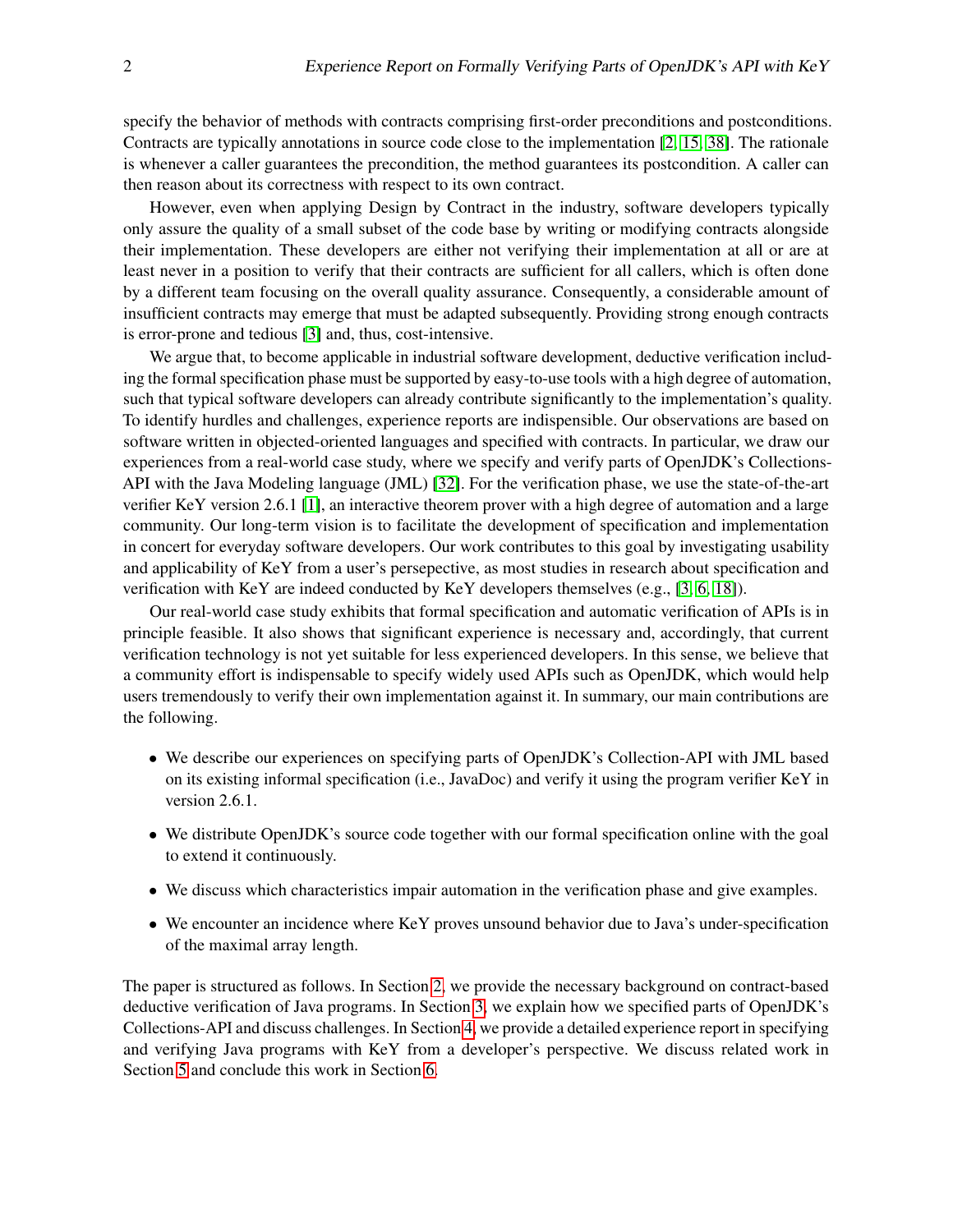```
class Account {
  public final static int DAILY_LIMIT = 1000;
  public int balance;
  public int withdraw;
  /∗© requires withdraw < DAILY LIMIT, amount !=0;
    © ensures (\result == (\old(withdraw) – amount \langle DAILY_LIMIT))
    © && (\result ==> withdraw == \old(withdraw) – amount)
    @ \&\& \text{ }(\text{result} ==> \text{balance} == \text{old}(\text{balance}) + \text{amount});@ assignable withdraw, balance;
     @/
  boolean update(int amount) {...}
}
```
Listing 1: An Account Implementation with Contracts in JML

# <span id="page-2-0"></span>2 Formal Verification of Java Programs

Quality-assurance techniques, such as code reviews, testing, and formal methods, are critical for safetyrelated software. A prominent approach that is part of many modern programming languages is to use *assertions* [\[22\]](#page-15-8), which are propositional formulas that should always be satisfied at given locations of method execution. A generalization of assertions is the design-by-contract paradigm [\[35,](#page-16-4) [38,](#page-16-2) [39\]](#page-16-5), which comes with dedicated specification languages supporting flavors of first-order logic. Contracts decorate methods of object-oriented code with *preconditions*  $\psi$  and *postconditions*  $\phi$ , and classes with *class invariants*. Preconditions describe what a method can assume and must be provided by callers of that method. Postconditions describe what a method must guarantee if its preconditions are fulfilled. Invariants must always hold (i.e., before and after method execution). While assertions are typically checked at runtime, *deductive reasoning*, as applyed by theorem provers, is used to verify source code statically [\[48\]](#page-17-5). A program together with its specification (i.e., contracts) is translated into a flavor of dynamic logic. The resulting logical formula for a method *m* is then proved to always hold by systematically applying inference rules to it.

For specification, there exist numerous languages with support for contracts, such as Eiffel [\[39\]](#page-16-5), Spec# [\[2\]](#page-14-0), and the Java Modeling Language (JML) [\[32\]](#page-16-3). For the purpose of this paper, we focus on JML, a contract-supporting extension of Java for specification. The reason is that Java is far more widespread than the other languages and highly applied in industry and research. In [Listing 1,](#page-2-1) we give an example of a concrete contract written in JML of a method update in a class Account. Method update manages the transfer of money from and to respective accounts. The precondition is denoted by keyword requires and states that callers of method update must ensure that (a) input amount is not equal to 0 and that (b) value of field withdraw is less than the value of the field DAILY\_LIMIT. The postcondition is denoted by keyword ensures and states that method update guarantees to update withdraw and balance, whenever the daily limit is still not reached. In a postcondition, keyword old refers to the state of the expression before method execution and keyword result represents the return value. Moreover, the framing clause is denoted by keyword assignable and describes which part of the memory is allowed to be changed by the method's implementation. If all classes are known, the framing clause is syntactic sugar and may also be expressed in the postcondition by using  $\text{old}(v) = v$  for all locations v that should remain unmodified.

As can be seen in [Listing 1,](#page-2-1) JML provides means to specify the intended behavior of a method close to the implementation. Besides method contracts, JML also allows to specify invariants for fields, loops with *loop invariants*, and even blocks (i.e., scoped statements in curly braces) with *block contracts* inside an implementation. Additional specifications are often necessary to increase automation and decrease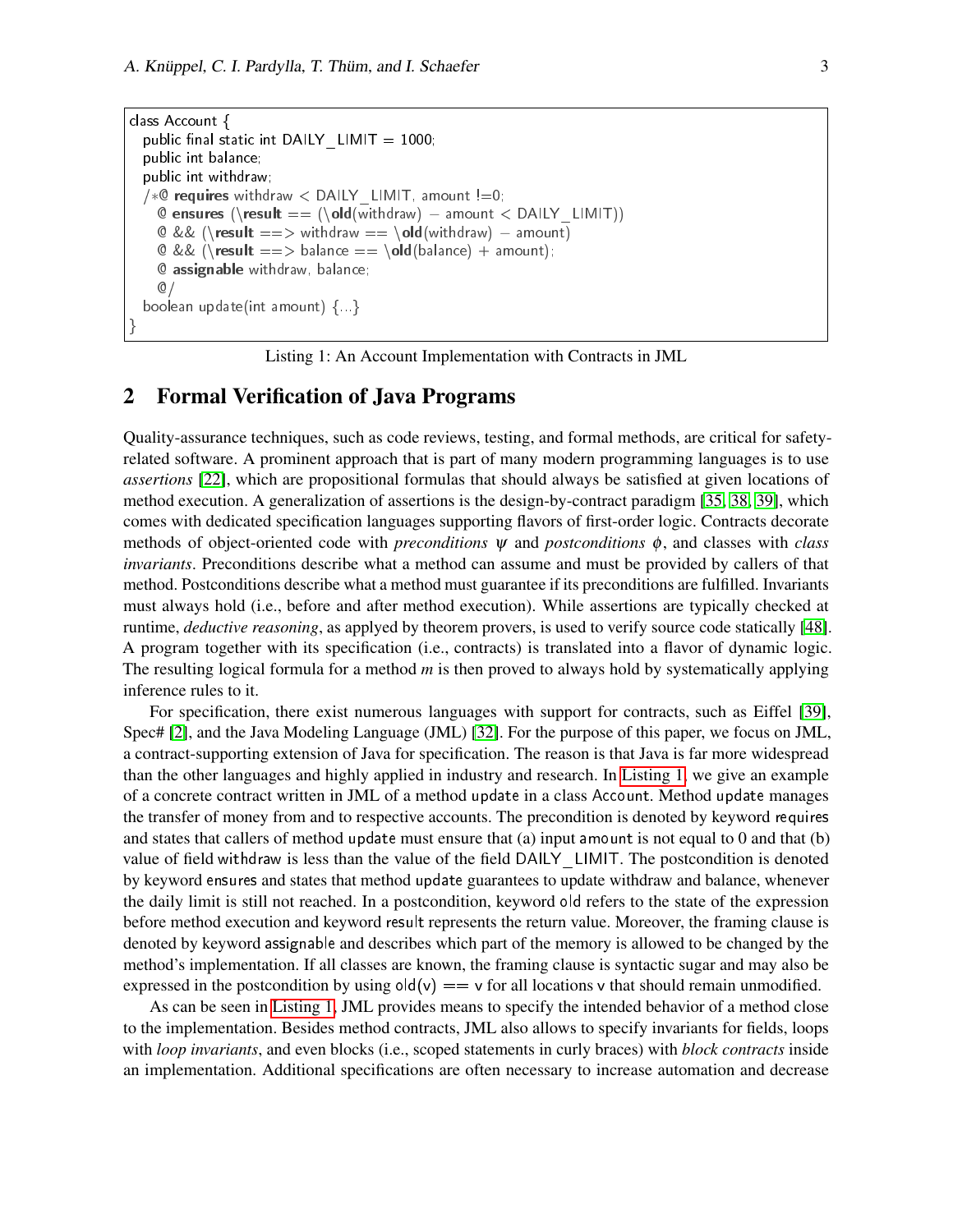interaction in the verification phase.

To investigate the difficulties of specifying and verifying source code from a users perspective, we focus on KeY [\[1\]](#page-14-3), an interactive theorem prover for JML-specified Java programs with a highly active community. KeY is a frequently used verification system for JML with the goal to bridge the gap between research and industry. In particular, KeY translates specification and implementation to an extension of dynamic logic called *Java Dynamic Logic* [\[1\]](#page-14-3). Resulting proof obligations are processed step-wise based on a combination of symbolic execution [\[1\]](#page-14-3) and weakest precondition calculus [\[27\]](#page-16-6) and are either closed automatically or remain open to be manually inspected by a user.

The goal of *Design by Contract* is to write implementations together with their contracts in concert [\[38\]](#page-16-2). Despite the fact that most software developers are non-experts in formal verification, they typically know all requirements that are important for the code they introduce or modify and, thus, should be supported by the verification system in use to write concise and comprehensible formal specifications. Moreover, to ease the process of specification and increase applicability of formal verification even into the realm of mainstream software development, the verifying tool chain has to provide a high degree of automation, which is in-line with the Spec# experience [\[2\]](#page-14-0). Besides the fact that KeY was initially designed to be used interactively [\[1\]](#page-14-3), it provides numerous means to automate the verification process. For instance, KeY applies sophisticated built-in strategies to find proofs automatically. Developers may even define and add their own strategies. Moreover, KeY offers a considerable amount of parameters that control how the automatic proof search behaves. Setting the right parameters purposefully requires expertise, but also allows a user to decrease the verification effort significantly [\[30\]](#page-16-7).

# <span id="page-3-0"></span>3 Contract-Based Specification of the Collection-API

A challenge to address in formal verification is to formally specify a given implementation sufficiently, such that it can be verified automatically – in particular when performed by less experienced developers. To gain experiences in this regard and identify hurdles and challenges for typical software developers, we carried out a real-world case study, for which we decided to specify parts of OpenJDK 6. Reasons to use OpenJDK are manifold. One of our goals is to specify and verify widespread and highly applied real-world software. Whereas building software from scratch was therefore not an option, OpenJDK qualifies for these requirements and is also open source. Moreover, OpenJDK is free to distribute, even when the source code is altered (e.g., adding JML contracts). Oracle's JDK disqualifies for the very same reason. Another point is that reconstructing a developers intention to develop a formal specification is difficult (i.e., in case of legacy systems). However, OpenJDK already provides a comprehensive informal specification in its JavaDoc, which eases the development of a formal specification.

#### 3.1 Specifying the Java Collection-API

For specifying methods in Java programs with contracts, we use the Java Modeling Language (JML). In [Listing 2,](#page-4-0) we exemplify the process of specifying a method based on an informal specification on the method copyOf for class Array. At the top we depict the informal specification provided in the JavaDoc comments. In essence, the informal specification covers the following aspects if method copyOf successfully terminates.

- 1. The result is a new array with given length newLength.
- 2. If newLength is less than the length of original, the resulting array is truncated.
- 3. If newLength is greater than the length of original, the resulting array is padded with null-elements.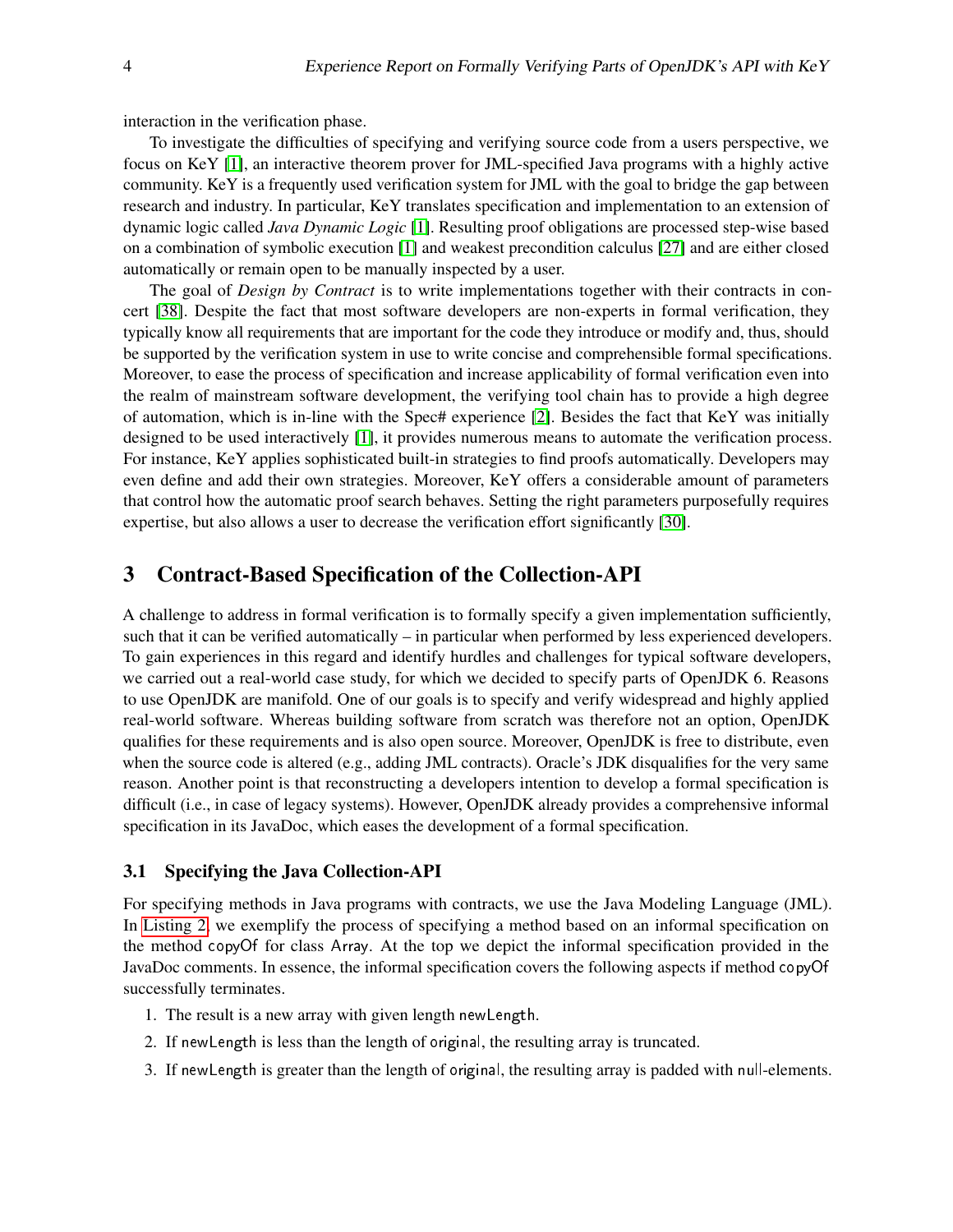<span id="page-4-0"></span>/∗∗

Copies the specified array, truncating or padding with nulls (if necessary) so the copy has the specified length. For all indices that are valid in both the original array and the copy, the two arrays will contain identical values. For any indices that are valid in the copy but not the original, the copy will contain null. Such indices will exist if and only if the specified length is greater than that of the original array. The resulting array is of exactly the same class as the original array. @param original the array to be copied @param newLength the length of the copy to be returned @return a copy of the original array, truncated or padded with nulls to obtain the specified length @throws NegativeArraySizeException if <tt>newLength</tt> is negative @throws NullPointerException if <tt>original</tt> is null @since 1.6 ∗/ public static Object[] copyOf(Object[] original, int newLength) /∗@ @ public exceptional\_behavior  $@$  requires new Length  $< 0$ ; @ signals (NegativeArraySizeException e) true; @ @ also public exceptional\_behavior  $@$  requires original  $==$  null; @ signals (NullPointerException e) true;  $\omega$ @ also public normal\_behavior @ requires original  $!=$  null && newLength  $>= 0$ ; @ ensures \result != null && \fresh(\result) && \result != original @ && \typeof(\result) == \typeof(original) && \result.length == newLength; **@ ensures (\forall int i; 0 < = i && i < \result.length &&**  $\mathbb{Q}$  i  $\lt$  original.length; original[i] == \result[i]); **@ ensures (\forall int i; original length**  $\zeta = i \&\&$  $\mathbb{O}$  i  $\lt$  new Length; \result[i] == null); @∗/ public static /∗@ nullable pure@∗/ Object[] copyOf(/∗@ nullable @∗/ Object[] original, int newLength)

Listing 2: JavaDoc and Signature of Arrays.copyOf()

- 4. Values of all indices that are valid in original and the resulting array are identical.
- 5. Array original and the resulting array have the same type.

Below the JavaDoc comment, we present the JML contract that we derived for that informal specification. In concert with the informal specification, the contract comprises three specification cases confined by keyword also; in two cases, exceptions are thrown when newLength is negative or array original equals null. The third specification case depicts the intended behavior as explained before.

The *Java Collection-API* provides an architecture to temporarily store and manipulate a group of objects. The interface java.util.Collection is the foundation for numerous data structures and is, for instance, implemented by java.util.List and java.util.Set. In the specification process, we concentrated on a small number of methods of the collection interface that we wanted to specify and verify. Some prominent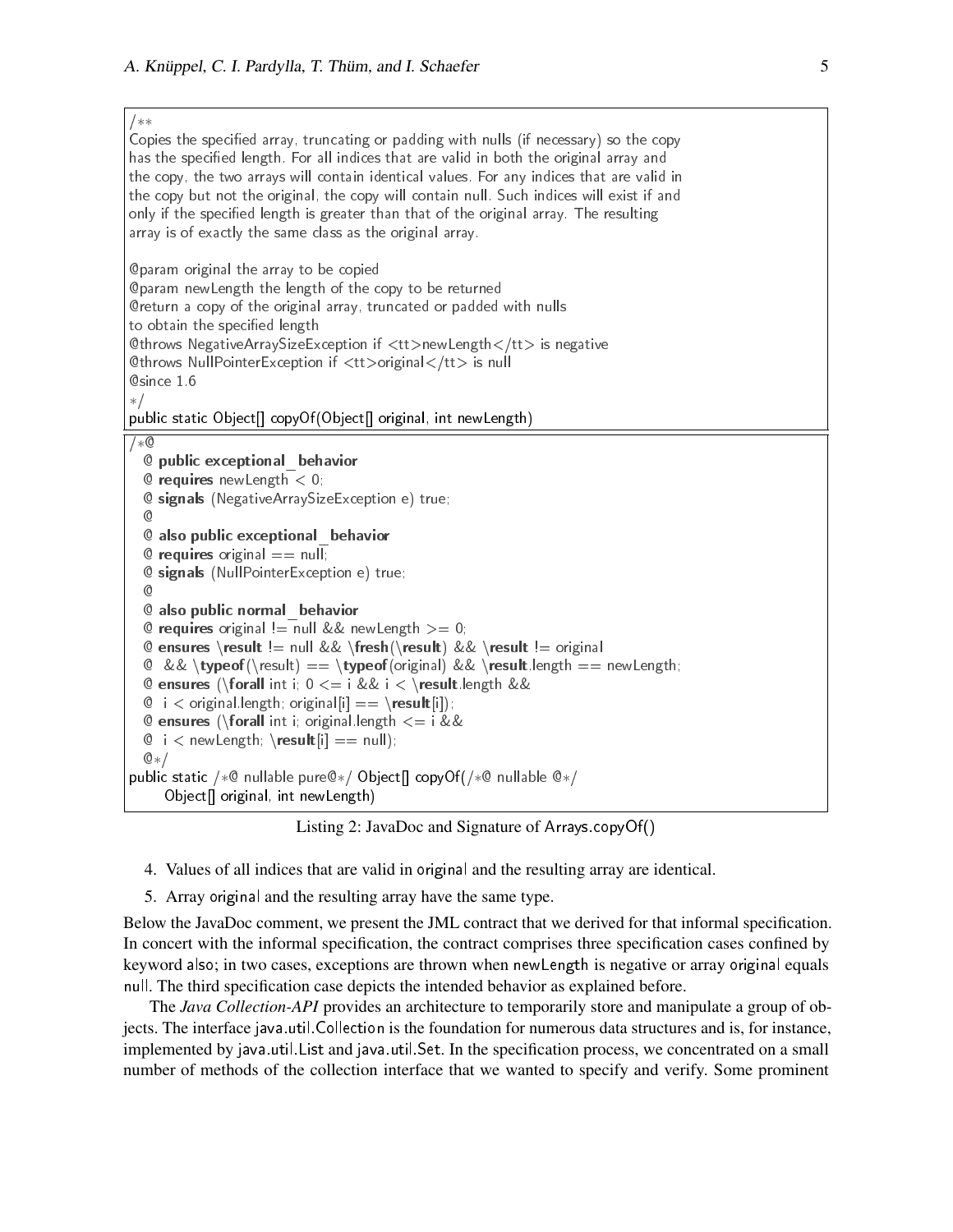methods of the collection interface we focused on are the following.

- int size(): returns the number of objects.
- boolean isEmpty(): informs whether the number of objects is zero.
- boolean contrains(Object): informs whether the collection holds a specific object.
- boolean add(Object): adds an object and returns true if the collection changed.
- boolean remove(Object): removes an object and returns true if the collection changed.
- void clear(): removes all objects.
- $\bullet$  ...

Here, we follow a bottom-up approach in specifying the implementation; we first specify and verify less complex methods associated with a small call stack when executed. The rationale is that sufficient contracts to automatically verify such a method should be easier to derive, as only a few dependencies to called methods exist. Subsequently, we can specify and verify more complex methods associated with larger call stacks when executed by relying on specifications of called methods we derived before. Moreover, strong enough postconditions are in some cases easier to identfy compared to a top-down approach, as the postcondition of a caller depends to a great extend on the postconditions of called methods. However, as discussed in more detail elsewhere [\[3,](#page-14-1) [4\]](#page-14-2), neither pure bottom-up nor pure topdown approaches are always superior in general.

#### 3.2 Lessons Learned in Formalizing Parts of OpenJDK

In this section, we elaborate on our process and gained experiences of specifying parts of the Collections-API with JML. Our specifications can be found online and we invite other researchers to contribute to that repository and extend it in the future.<sup>[1](#page-5-0)</sup>

#### Behavioral Subtyping.

In the presence of subtyping, contracts of a type and its subtypes should follow behavoral subtyping [\[36\]](#page-16-8). If  $T$  and S are both types where S is subtype of  $T$ , behavioral subtyping states that  $T$  can be replaced by S in any scenario where  $\top$  is used without distorting a program's behavior. For deductive verification, this means that we can always use  $S.m()$  instead of  $T.m()$  and that their contracts must therefore be in a compatible relation (e.g., preconditions of  $S \cdot m$ ) can only be strengthened, whereas postconditions can only be weakened). The reason to follow this principle is that behavioral subtyping enables modular reasoning [\[34\]](#page-16-9), as, even in case of dynamic dispatching, the supertype can be used. In particular, JML features a particular instance of behavioral subtyping called *specification inheritance*, which is enforced by KeY. Specification cases of an overriding method are conjoined with the supertype's specification cases by employing keyword also.

The collection interface is highly generic and refers in its informal specification (i.e., JavaDoc) to numerous properties that subclasses may either establish or not. An example for a property is whether a subclass allows storing of duplicates. To follow behavioral subtyping, a considerable amount of methods are directly specified by us in the collection interface and inherited by subclasses. Thus, we need to take these properties into account when generally specifying a method. That is why we started to introduce *model fields* in the collection interface, which allows us to parameterize contracts (i.e., parameters are

<span id="page-5-0"></span><sup>1</sup><http://github.com/AlexanderKnueppel/OpenJDKwithJML/tree/F-IDE18>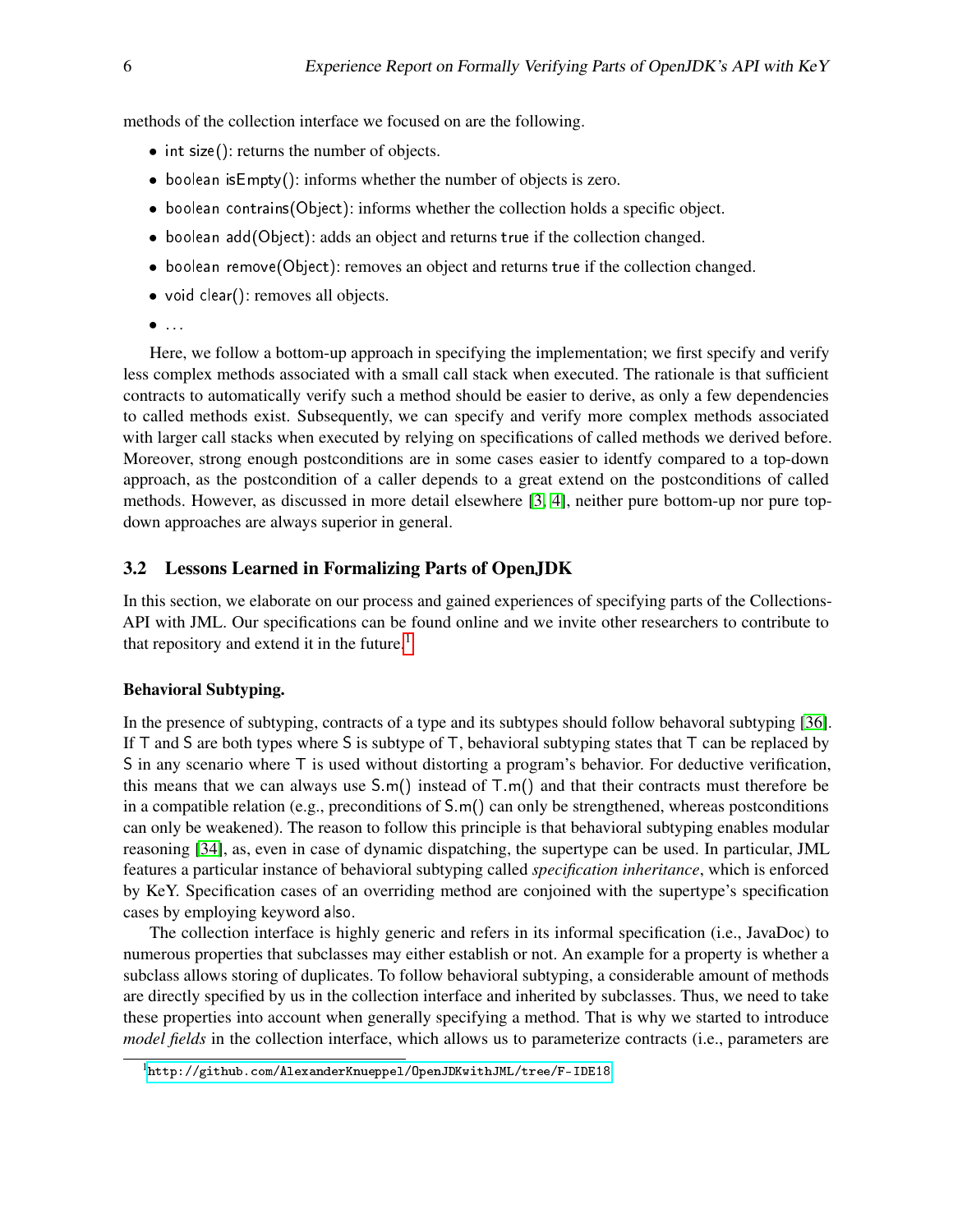<span id="page-6-0"></span>/∗@ @ public model boolean supportsDuplicates; @ public model boolean supportsNull; @ public model boolean isOrdered; @ @ public model instance \bigint collectionSize; @ public model instance nullable Object[] elements; @ @ public model instance \locset changeable; @∗/

Listing 3: Model Fields of the Java Collections Framework

used in contracts and instantiated in concrete subclasses individually). Model fields can only be used in JML-annotations and represent states that are evaluated in the verification process.

In [Listing 3,](#page-6-0) we illustrate all model fields that we use for the Collection-API. For example, some implementations do not allow to hold duplicates (e.g., Set), which is why we specified a boolean variable named supportsDuplicates for this purpose. Classes that do not allow to hold duplicates instantiate this field with false.

#### Informal Specification is Often Imprecise.

OpenJDK already provides a comprehensive informal specification for most methods in form of JavaDoc comments (cf. [Listing 2\)](#page-4-0). An inherited problem of an informal specification is, however, its imprecise nature. A consequence is that imprecision impedes the direct translation to a formal specification. Moreover, methods may depend on numerous other methods and in the process of software evolution specifications can become outdated – especially if they are not verifiable.

We encountered that, in some cases, implicit behavior had to be made explicit, particularly for private methods. For example, the insufficient informal specification of ArrayList.fastRemove is the following: *Private remove method that skips bounds checking and does not return the value removed*. We also found cases where an informal specification was not reasonable and had to be ignored. An example is the size() method, where the informal specification states that *whenever the current size of the collection is greater than* Integer.MAX\_VALUE*, value* Integer.MAX\_VALUE *has to be returned*. This, however, is not compliant with the implementation. Based on our experience, informal specifications are often to a great extent incomplete and erroneous. Defects even remain incognito for years or decades, which consequently means that a direct translation from an informal specification is often impractical and has to be taken with caution.

#### Missing Tool Support for Contract-Based Specification.

Ideally, the verification system provides means to support the specification phase as well as the verification phase. For instance, early feedback is crucial to prevent unnecessary iterations in specification and reverification, which is time consuming and error prone. However, following a modular approach, most currently active verification systems only focus on the method under verification and do not consider callers of that method. For instance, when a user specifies a method, some feedback on whether the contract is sufficient for callers would be helpful. Moreover, completely specifying a large code base is unrealistic. Hence, when given a set of prime methods that need to be verified, a small set of additional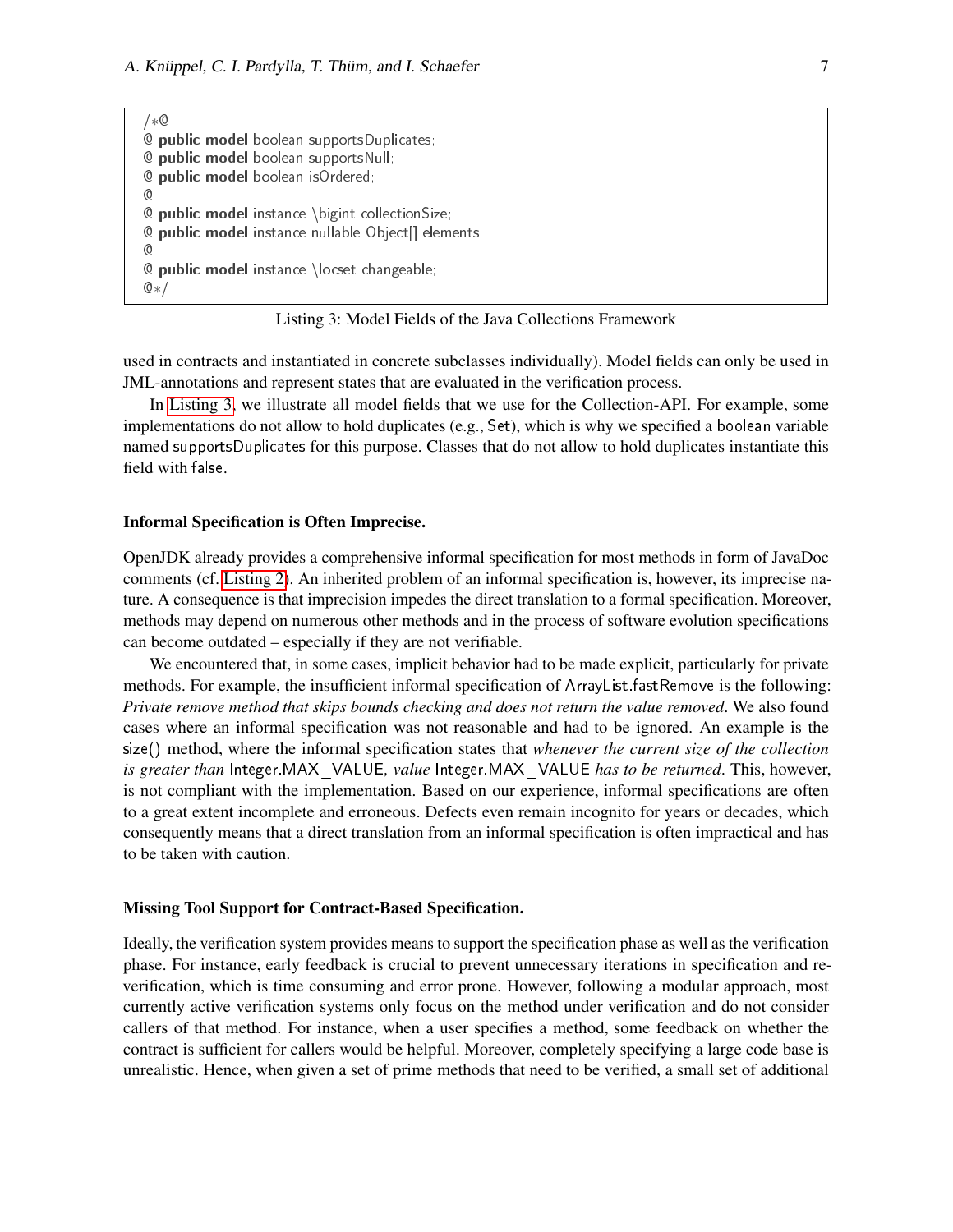```
/∗@ elementData != null;
\mathbb{Q} invariant \typeof(elementData) == \typeof(Object[]);
@∗/
private transient Object[] /∗@ nullable @∗/ elementData;
...
/∗@ public normal_behavior
  @ requires initial Capacity >= 0;@ ensures element Data length == initial Capacity;
  @ assignable elementData;
  @ also
  @ public exceptional_behavior
  @ requires initial Capacity < 0;
  @ signals_only IllegalArgumentException;
  @ signals (IllegalArgumentException e) true;
  @∗/
public ArrayList(int initialCapacity) {
 super();
  //this.elementData = new Object[0]; //resolves the problem
  if (initialCapacity < 0)
    throw new IllegalArgumentException(" Illegal Capacity : "+
    initialCapacity);
  this element Data = new Object [initial Capacity];
}
```
Listing 4: Specification of ArrayList(int)

specified methods may help to decrease the verification effort significantly. In the future, identifying those methods becomes crucial to bridge the gap between research and industry.

To ease the process for industrial software developers, the hurdles of contract-based specification must decrease through better tool support as well. Although a developer must know how to specify an implementation with contracts, there is still room for improvements. For instance, there exist an enormous amount of research on automatic inference of loop invariants or generating specification cases in case of *trivial* implementations, but its practically remains to be investigated. Especially under change, when specification or implementation are easily violated, automated reasoning and feedback for resolving such violations (e.g., suggesting fixes) are needed to prevent the deployment of bugs or costly re-verification.

# <span id="page-7-0"></span>4 Contract-Based Verification with KeY

In the following, we exhibit our experiences and results of verifying parts of OpenJDK 6 with KeY 2.6.1 (cf. Section [4.1\)](#page-7-1) and discuss challenges that software developers face when applying deductive verification automatically (cf. Section [4.2\)](#page-10-0).

### <span id="page-7-1"></span>4.1 Experiences Drawn from Verifying OpenJDK

#### Invariant Checking in Constructors

In [Listing 4,](#page-7-2) we illustrate the normal and exceptional specification of ArrayList's constructor. Whereas the normal behavior is verifiable, the exceptional behavior is indeed not. The reason is that if an exception is thrown, this.elementData will not be instantiated (i.e., remains null). However, this contradicts the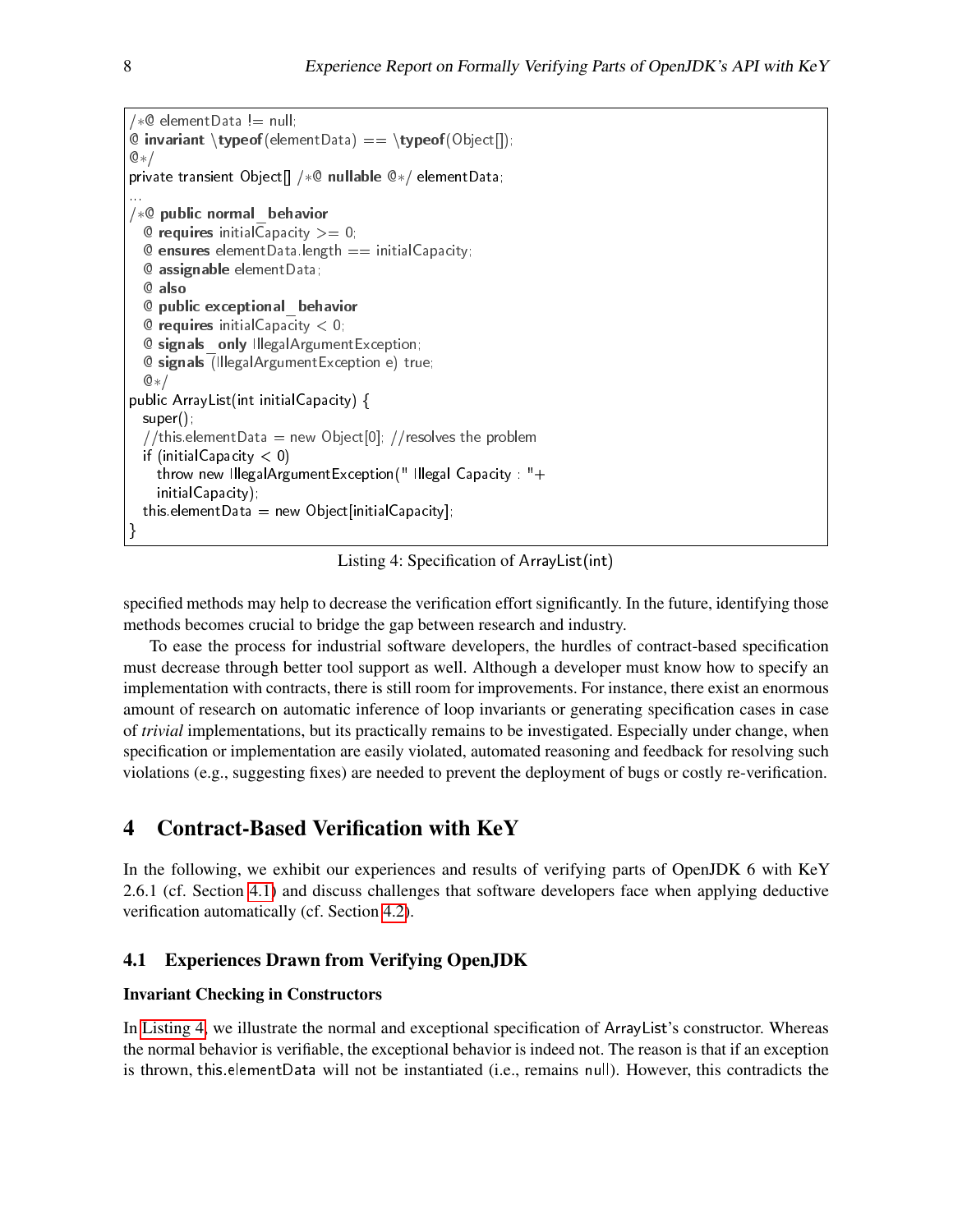invariant stating that this.elementData must not be equal to null. The question here is whether the invariant should be checked even if object construction fails. We postpone the question to Section [4.2.](#page-10-0)

*Resolution:* To resolve this issue and prove the constructor's correctness in the exceptional case, we can modify the implementation and instantiate this.elementData with zero elements before an exception can be thrown. However, checking the invariant in this specific case when object construction fails seems to be unnecessary. Providing means – preferably though an extended specification – to hinder invariant checking in specific cases would be desirable.

Indeed, there exists the possibility to explicitly declare the constructor as a helper method using the keyword helper in front of the method's name [\[33\]](#page-16-10). Helper methods exclude checking invariants in their pre- and postconditions. In this specific example, however, using helper is not an appropriate solution. First, we may only want to hinder checking invariants in particular specification cases (i.e., the exceptional behavior). Second, the reference manual for JML states that helper methods and constructors need to be declared as private.

#### Pure Methods without Specification

A different problem we encountered by specifying List.indexOf(Object) was that the method could not be verified automatically due to the usage of Object.equals(Object). List.indexOf(Object) returns the lowest index in a list where its element equals the input object or -1 if there is no such element. In its informal specification, equality is based on the equals method of the respective object. Object.equals() is used in the specification as well as the implementation, but does not have a specification itself. Thus, each call of it is replaced by its implementation in the verification process. If we replace each call to Object.equals() in the implementation with  $==$  manually (which is generally against the intention of List.indexOf(Object)) the method becomes verifiable. Replacing Object.equals(Object) in the specification with  $==$ , however, does not help.

*Resolution:* Our assumption is that pure methods called in the specification are treated differently than in the implementation. In both cases, method calls where no contract exists should be replaced by its implementation, which apparently only happened in the specification.

#### Underspecification of the Java Semantics (Maximal Array Length)

We experienced an issue with method ArrayList.toArray(), when we tried to verify it. KeY does not check whether the length of an array is *too big*. In particular, there is no maximal array length specified in the Java language specification and, thus, KeY, as well as other tools, have no obligation to provide a check for it. Problematic is that developers of virtual machines can set their own maximal array length, which is often around Integer.MAX\_VALUE - 4 (i.e., specific bytes are reserved for header information), but also may change from version to version. A typical user would expect the maximal array length to be equal to the maximal integer value (i.e., according to the informal specification).

One goal of design by contract is to render *defensive programming* needless (i.e., checking in the implementation that the input is in the right range), as it can be considered redundant to a formal specification. Moreover, formal verification is a means to not only ensure safety properties but also to prevent security-related problems. Both objectives are invalidated by this issue. In practice, an attacker could exploit this problem by providing an array as input of approximately 2GB in size, which would consequently crash the program.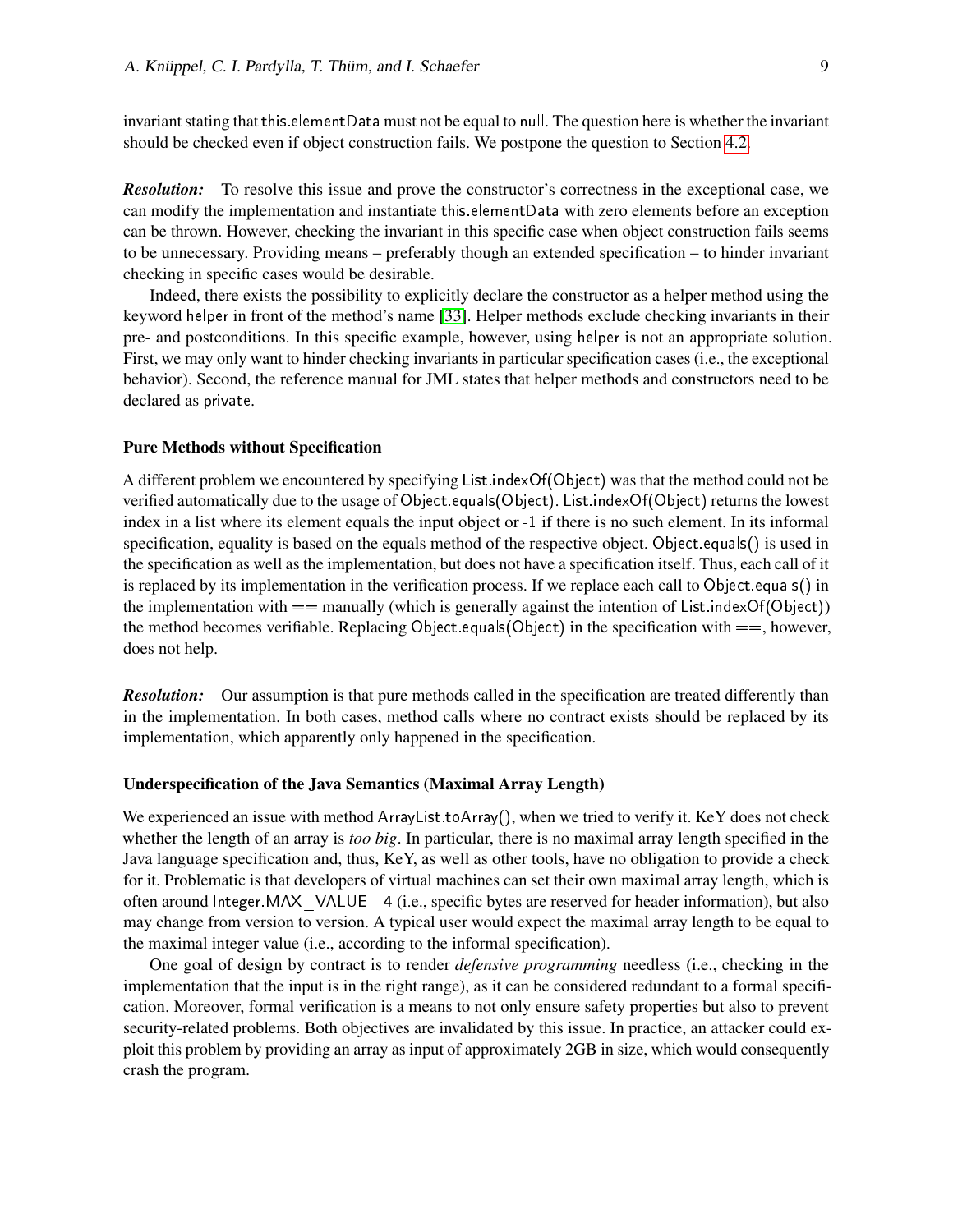*Resolution:* KeY and other tools could offer the possibility to dynamically set the maximum length of an array in its front-end (i.e., this option would behave like a global invariant for all arrays). Otherwise, users of KeY and possibly other verification systems must be aware of this problem and provide maximal array lengths themselves.

#### Parameterization

A different challenge we faced is parameterization. In the front-end of KeY, a user can select numerous options to control how KeY should try to automatically solve the current verification task. Some options are trivial, such as *method call treatment* (i.e., whether the contract of a called method is used or the implementation is inlined). Other options, however, are unclear to typical users and require deep knowledge about KeY's underlying theory and solving procedure. This is particularly a problem, as various options and specific combinations thereof strongly influence provability and verification effort. Additionally, the number of options rather increases with each new version [\[30\]](#page-16-7). Finding the right settings for the current verification task is therefore indispensable. For instance, we faced a problem during the verification of method ArrayList.add(Object), where it could only be verified if we ignore integer overflows (i.e., there exists a specific parameter to either ignore or check for overflows, or directly rely on the Java semantics for integers). This problem is connected with the unspecified length (i.e., field size) of a collection.

*Resolution:* One ad-hoc solution is to perform trial and error, which is exceptionally time consuming, but consequently leads to a set of prime configurations for different verification tasks. A more sophisticated approach was proposed in a complementing study [\[30\]](#page-16-7), where we conducted an empirical study on the influence of parameters with respect to provability and verification effort. Such experiments help to derive a guideline that a user can follow to identify when to use which option. One can even consider setting options automatically, when the implementation is easy enough to process by an algorithm, or at least extended tool support by integrating a recommendation system.

#### Summary

In Table [1,](#page-10-1) we summarize all initially specified methods and respective proof results. On average, 71% of all methods could be verified automatically. We wrote a total of 175 lines of JML specification in the presented classes (excluding some inherited specification on the interface level) over the course of four person months. In this process, we encountered numerous obstacles, which we either resolved (cf. Section [4.1\)](#page-7-1) or which may require additional effort by the community. Namely, these obstacles were the problem of integer overflow, the problem of checking invariants when object construction fails, the problem with equals(), the problem with too big arrays, and a problem with getClass(), which internally depends on the .class field. .class, however, was not parsable by KeY. Based on these results, we conclude that, in principle, verification of real library code is practically in reach, but the specification process is extremely time-consuming.

A cumulated overview of lines of Java code, lines of JavaDoc, and written lines of JML specification is depicted in Table [2.](#page-11-0) Field *Other* refers to any line that is neither associated with an invariant, a precondition, nor a postcondition (e.g., keyword nullable or exception handling through signals). The specification contains 50% more lines than the actual implementation.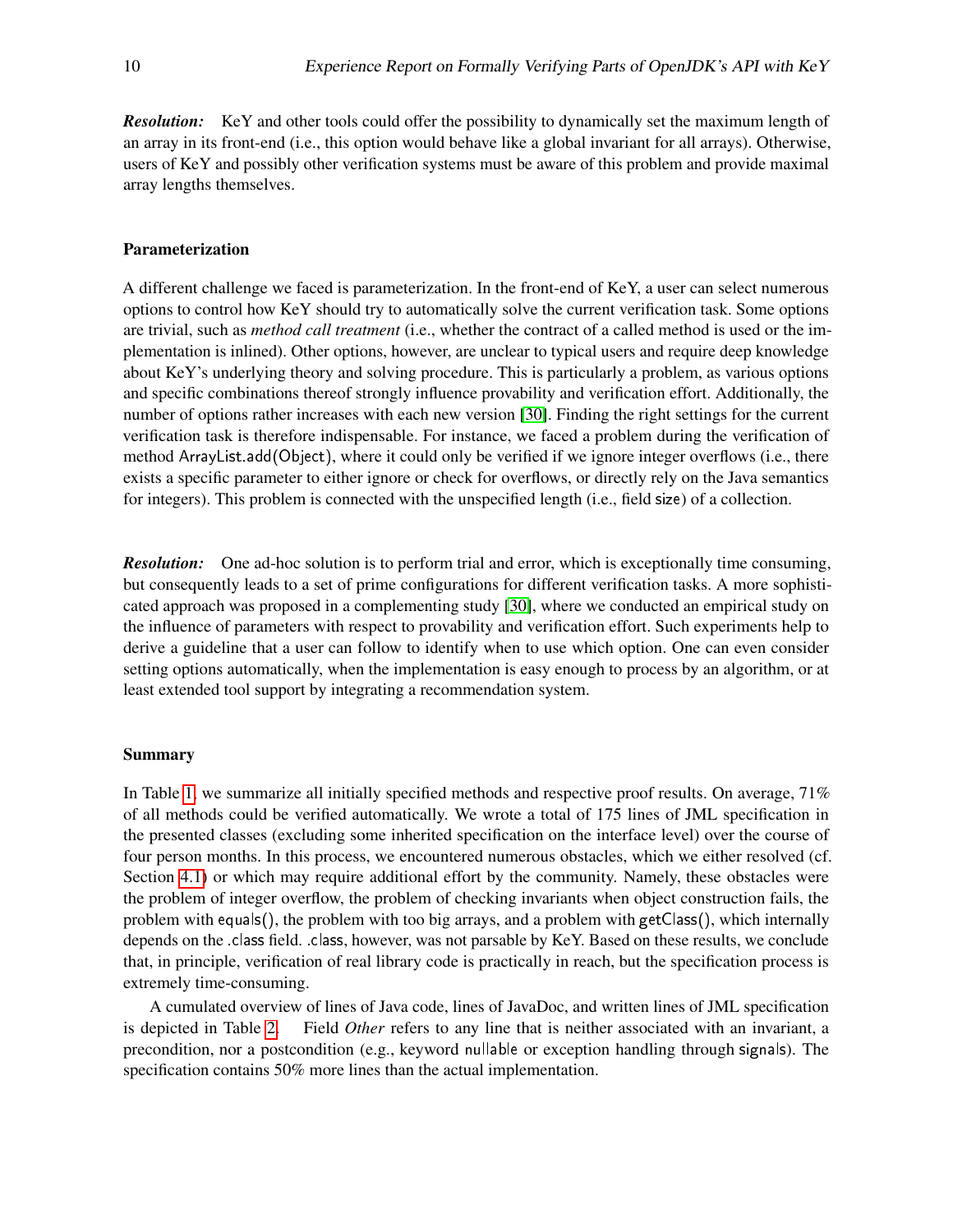| Class     | Method                  | # spec. cases  | Proof result                      |
|-----------|-------------------------|----------------|-----------------------------------|
| ArrayList | add(Object)             | 6              | Overflow problem                  |
| ArrayList | constructor()           | 1              | Proven                            |
| ArrayList | <i>constructor(int)</i> | 2              | Invariant problem                 |
| ArrayList | clear()                 | $\overline{c}$ | Proven                            |
| ArrayList | contains(Object)        | 3              | Proven                            |
| ArrayList | ensureCapacity(Object)  | 3              | Proven                            |
| ArrayList | fastRemove(int)         | 1              | Proven                            |
| ArrayList | indexOf(Object)         | 1              | Works with $==$ , not with equals |
| ArrayList | isEmpty()               | 1              | Proven                            |
| ArrayList | outOfBoundsMsg(int)     | 1              | Proven                            |
| ArrayList | rangeCheck(int)         | 1              | Proven                            |
| ArrayList | rangeCheckForAdd(int)   | 1              | Proven                            |
| ArrayList | remove(Object)          | 3              | Works with $==$ , not with equals |
| ArrayList | size()                  | 1              | Proven                            |
| ArrayList | toArray()               | 1              | Proven - but Array instantiation  |
|           |                         |                | problem.                          |
| ArrayList | trimToSize()            | $\mathbf{1}$   | Proven                            |
| Arrays    | copyOf(Object[], int)   | 3              | Uses getClass()                   |
| Arrays    | copyOfRange(Object[],   | $\overline{4}$ | Uses getClass()                   |
|           | int, int)               |                |                                   |
| Math      | abs(int)                | 1              | Proven                            |
| Math      | max(int, int)           | 1              | Proven                            |
| Math      | min(int, int)           | 1              | Proven                            |

<span id="page-10-1"></span>Table 1: Specified Methods and Proof Results of our Real-World Case Study

#### <span id="page-10-0"></span>4.2 Misunderstandings from a User's perspective

Occasionally, KeY acted differently than we expected. In the following, we want to highlight some of these occurrences in more detail to give tool builders feedback with respect to practical application and to help users who encounter the same situations.

#### Array Instantiation - Nullable

In [Listing 5,](#page-11-1) we depict two identically implemented methods. The specification of the second method is extended by keyword nullable for its return value. The second method is verifiable, whereas the first method is not. The reason is that keyword nullable does not only affect the reference object itself but also all of its elements. Indeed, the default behavior in JML enforces that all reference types must be non-null and, thus, elements of the instantiated array must also be non-null. In case of arrSize>0 and non-primitive data, however, both methods fill the array with null elements according to Java's default behavior for initializing reference types.

This *trivial* mistake was hard to spot for us in the first few attempts. The open proof goal in KeY and he symbolic execution debugger did also not provide enough information to resolve this issue. In our experience, developing techniques to infer trivial specifications from the code to at least give suggestions and feedback to users about what may be missing is crucial in the future to speed up the specification process.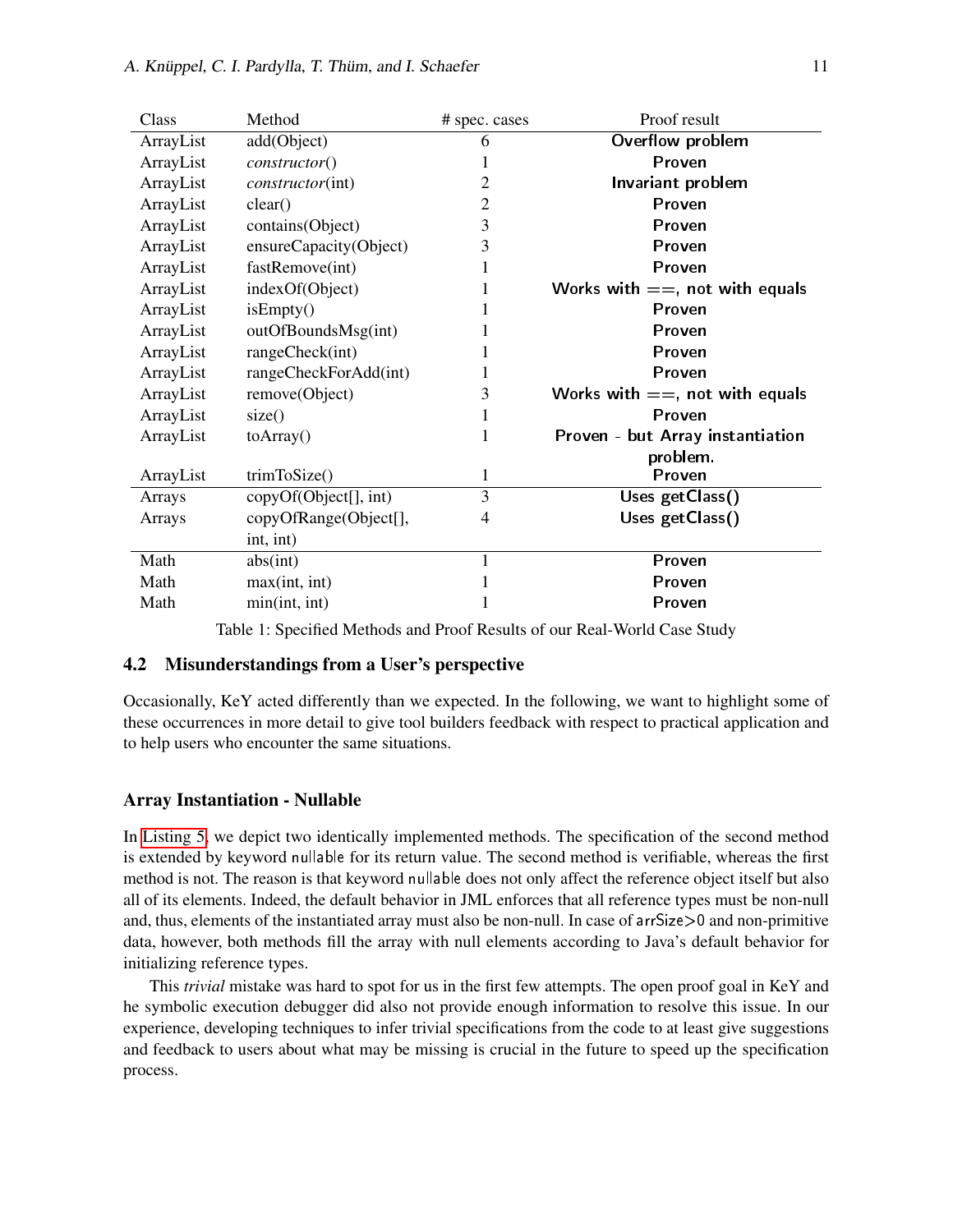|              |         |            |               |           |          | Lines of JML   |       |       |
|--------------|---------|------------|---------------|-----------|----------|----------------|-------|-------|
| Classes      | Methods | Java lines | JavaDoc lines | Invariant | Requires | <b>Ensures</b> | Other | Total |
| ArrayList    | 16      | 96         | 57            | 11        | 30       | 29             | 46    | 116   |
| Arrays       |         | 12         | 35            | $_{0}$    | 10       | 14             | 24    | 48    |
| Math         |         | h          | 23            |           |          |                | 4     | 11    |
| <b>Total</b> |         | 116        | 115           |           | 40       | 50             | 74    | 175   |

<span id="page-11-0"></span>Table 2: Statistics on the Specified Part of OpenJDK

<span id="page-11-1"></span>

| $/*@$ public normal behavior                                               |
|----------------------------------------------------------------------------|
| @ requires arrSize $>= 0$ ;                                                |
| $@$ ensures \result != null;                                               |
| @ ensures \result length $==$ arrSize;                                     |
| $\mathbb{Q}$ */                                                            |
| private static Object[] cArrayNotWorking(int arrSize){                     |
| return new Object[arrSize];                                                |
|                                                                            |
|                                                                            |
|                                                                            |
| $\sqrt{*}$ public normal behavior                                          |
| $@$ requires arrSize $>= 0$ ;                                              |
| $@$ ensures \result != null;                                               |
| <b>@ ensures</b> \result length $==$ arrSize;                              |
| $@*{}/$                                                                    |
| private static / $*$ © nullable $@*/$ Object[] cArrayWorking(int arrSize){ |
| return new Object[arrSize];                                                |

Listing 5: Two Identical Methods with Almost Identical Specifications

```
public class ExceptionalConstructor {
  public static nal List<ExceptionalConstructor> created = new ArrayList<>();
  public boolean initialized;
  public ExceptionalConstructor(boolean throwing) {
    super();
    created.add(this);
    if (throwing) {
      throw new RuntimeException();
    }
    initialized = true;}
}
```


### Invariants in Constructors

As mentioned before, invariants are checked in constructors even when object construction fails. Despite the fact that this behavior does not seem to be intuitive, we depict a minimal example in [List](#page-11-2)[ing 6,](#page-11-2) where we believe that this behavior is indeed reasonable. Although the custom constructor of ExceptionalConstructor may fail, its reference is saved in a static field. In this case, the constructor of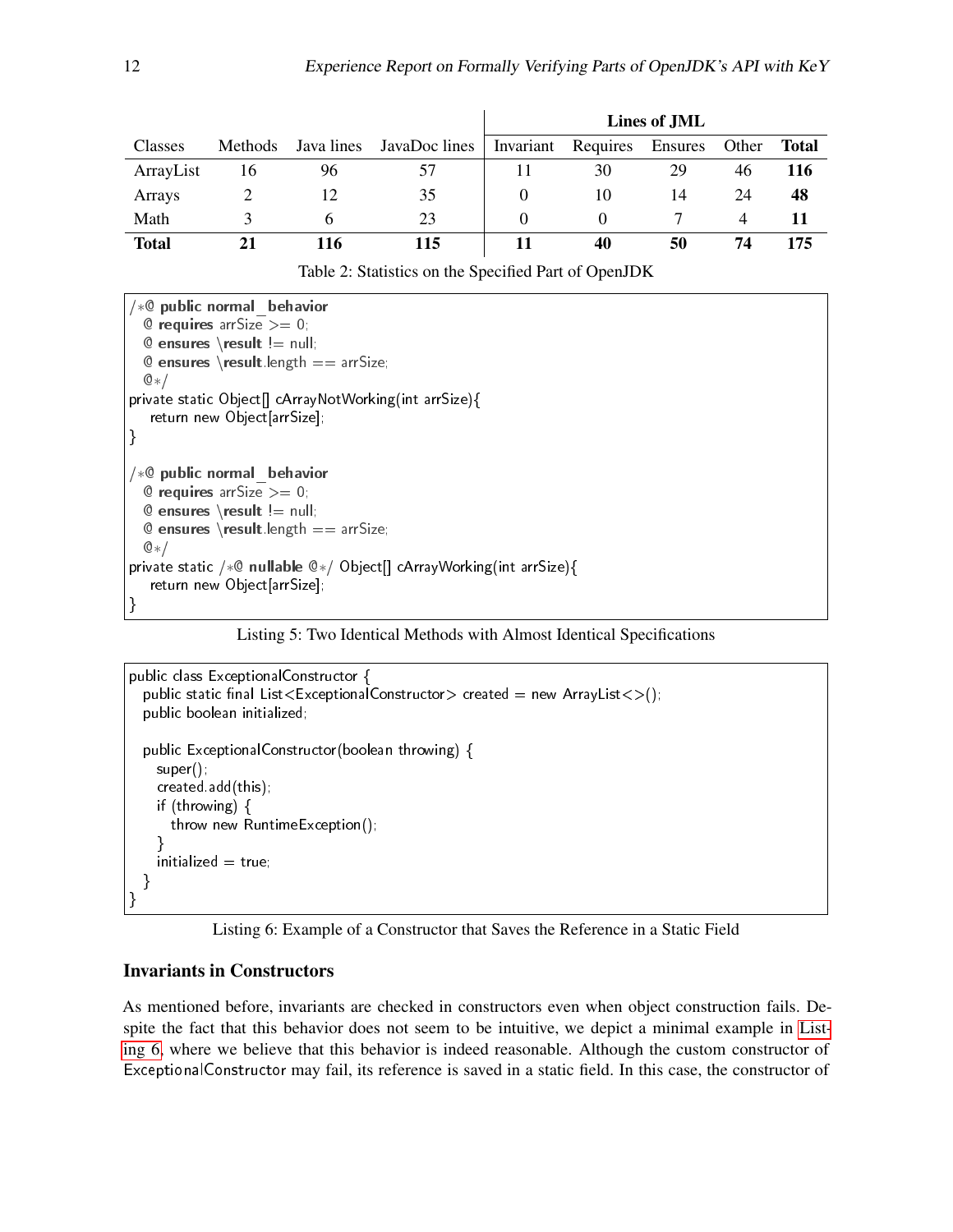```
public class ArrayStoreValid{
    /*@ invariant arr != null;
      @ invariant arr length == 1;@∗/
    private transient /∗@ nullable @∗/ Object arr[];
    /∗@ public normal_behavior
      @ ensures true;
      @∗/
    public void set(Object o) {
        arr[0] = o;}
}
```
Listing 7: Minimal Example of an Array Access

ExceptionalConstructor would not return the reference, but saving the reference is possible, because, according to Java's semantics, the object is created even before the constructor and its superconstructors are executed. The question is, again, whether all invariants must hold in any given scenario.

A solution would be to provide a new keyword for excluding invariants in specific cases or to use a boolean *ghost field* (similar to a model field) which is set to true once the invariant is established. The invariant can then be rewritten as an implication (i.e.,  $\setminus^* \mathbb{Q}$  invariant ghost ==> arr != null;  $\mathbb{Q}^* \setminus$ ).

#### Array Access - Data Types

Given the specification of ArrayStoreValid.set(Object) illustrated in [Listing 7,](#page-12-1) this method appears to be easily verifiable. However, KeY fails to verify this method and provides an ArrayStoreException. The reason is based on array arr's type; arr can take on any subtype of Object[]. Moreover, arr can hold elements of any subtype of Object. Both types may be incompatible, which is recognized by KeY. This issue can be resolved by adding the invariant  $\setminus \mathbb{Q}$  invariant  $\type(6\ = \type(Object|j); \mathbb{Q}^* \to \mathbb{Q})$ explicitly inform KeY that array arr will always be of type Object[]. However, again, resolving such issues should be supported by additional tooling during the specification phase.

# <span id="page-12-0"></span>5 Related Work

In the following, we discuss differences to related research that also focuses on specification and verification of software systems with contracts.

A survey on different languages for behavioral contracts was done by Hatcliff et al. [\[24\]](#page-16-0). Besides JML, there exist alternatives for specifying Java source code, such as C4J [\[10\]](#page-15-9) or Contract4J [\[51\]](#page-17-6). Other examples for languages with support for contract are Eiffel [\[39\]](#page-16-5) and Spec# [\[2\]](#page-14-0). We consider our results to be generally applicable to other languages, as the specification and semantics of those contract languages is similar to JML.

For the purpose of this paper, we chose KeY 2.6.1 [\[1\]](#page-14-3) as the primary verification system. There are a number of verifiers that have been used in substantial verification efforts. Dafny was employed in IronClad and IronFleet [\[25,](#page-16-11) [26\]](#page-16-12), Autoproof has been used in the development of a verified Eiffel library [\[23,](#page-15-10) [43\]](#page-16-13), and F\* has been used in Microsoft's project Everest [\[8\]](#page-15-11). For object-oriented programming in general, there exist a number of alternatives. The KIV system [\[19\]](#page-15-12) can be employed for the development of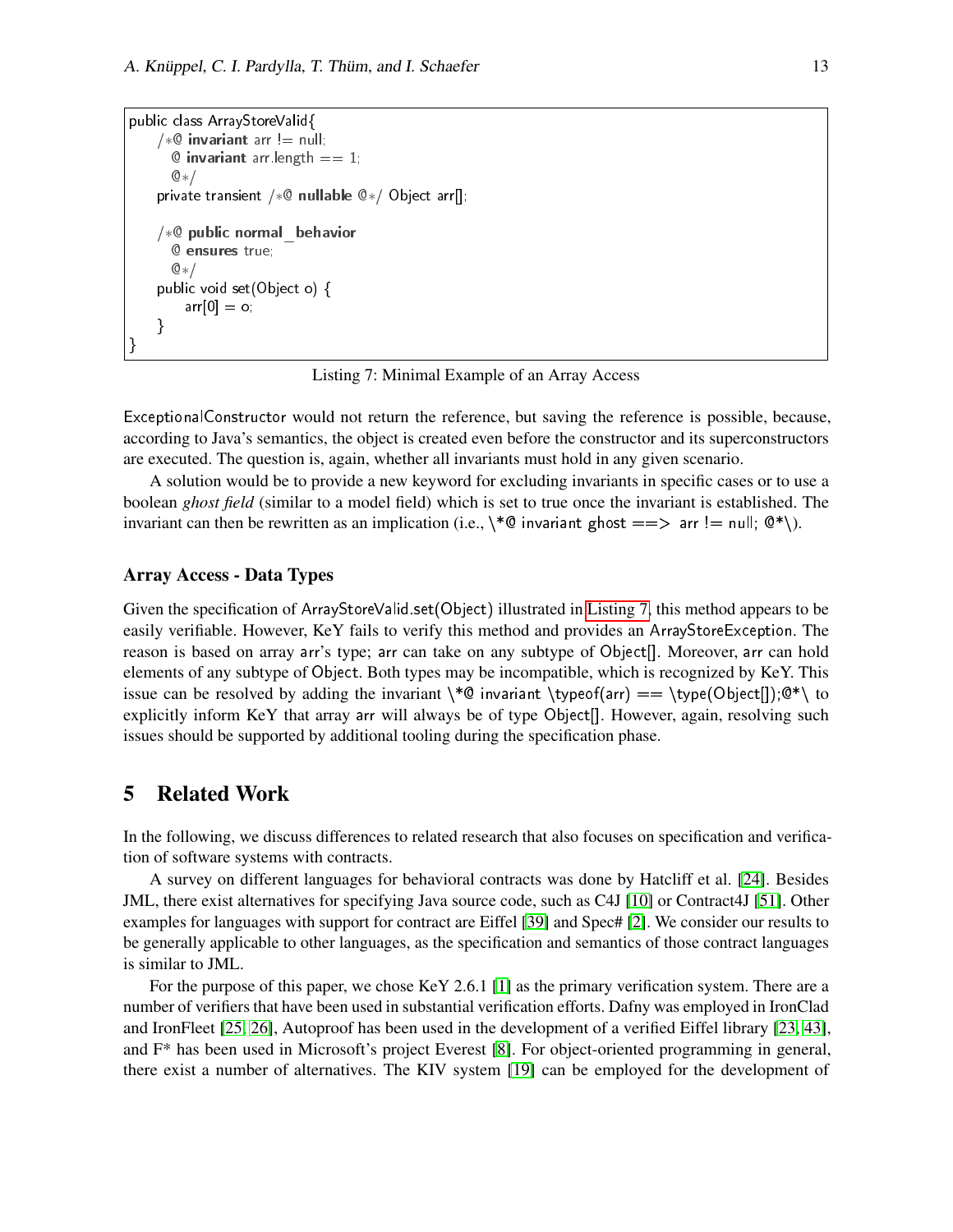safety-related software, is also based on a dynamic logic, and primarily focuses on strong proof support. ESC/Java2 [\[16\]](#page-15-13) is a static checker that finds common runtime-errors in JML-specified programs. Other systems are Krakatoa [\[21\]](#page-15-14) for Java programs and Jesse [\[37\]](#page-16-14) for C programs, which are both based on the Why platform for deductive reasoning [\[52\]](#page-17-7). Both systems require high expertise, as proof scripts are manually written by users and also appear to be highly brittle [\[50\]](#page-17-8). Typically, verification of imperative languages following the design-by-contract paradigm are based on first-order logic, such as KeY that is based on Java dynamic logic. Examples of interactive theorem provers for higher-order logic are Coq [\[7\]](#page-15-15), Isabelle/HOL [\[40\]](#page-16-15), and PVS [\[41\]](#page-16-16). Nevertheless, for our real-world case study we chose KeY, because none of these systems is directly designed to support verification of mainstream programming languages by mainstream software developers.

Despite being a research topic for decades, formal methods are still not widely applied by industrial software developers. An often in research overlooked challenge is the difficulty of formally specifying realworld software. Thus, only a few publications exist that either discuss necessities for formal specifications to become widely applicable or discuss real-world case studies. Beckert et al. [\[4\]](#page-14-2) discuss strategies and requirements for contract-based specification and post-hoc verification of imperative legacy code. They draw their experience from two case studies, namely the PikeOS microkernel [\[28\]](#page-16-17) verified with VCC [\[14\]](#page-15-16) and the sElect voting system [\[31\]](#page-16-18) verified with KeY. Baumann et al. [\[3\]](#page-14-1) report on their experience of the verification tasks in the Verisoft XT project. They also verified the PikeOS microkernel using VCC and discuss challenges they encountered in bridging informal and formal specification. Gouw et al. [\[18\]](#page-15-5) investigated the correctness of TimSort with KeY. They indeed discovered a bug in its implementation and derived a bug-free implementation that was proven correct. Beckert et al. [\[6\]](#page-15-7) conducted another case study by formally specifying JDK's dual pivot quick sort method with JML and proving it correct in KeY. Estler et al. [\[20\]](#page-15-17) present a study that investigates how contracts are used in the practice of software development. They analyzed a total 21 projects in the programming languages Java, Eiffel, and C#, which all were following the design-by-contract methodlogy to some extent. Pariente and Ledinot [\[42\]](#page-16-19) conducted a case study on formal verification of industrial C code using the verification system Frama-C [\[17\]](#page-15-18). Their results are in-line with ours, as they vividly exhibit that deductive verification of industrial source code requires considerable expertise.

# <span id="page-13-0"></span>6 Conclusion and Future Work

Driven by research, formal verification of highly complex software systems made considerable progress in the last decades. Beyond its purpose to increase trust in the correctness of a program, it also prevents safetyrelated bugs, where life or missions are at stake. Furthermore, better tool support and advanced automation push contract-based verification even in the range of industrial software developers, which do not have to be highly specialized to apply verification techniques. However, although scalability of verification techniques is addressed significantly, scalability of the specification phase is seldom investigated and discussed.

In our real-world case study, we specified parts of OpenJDK's Collections-API with JML and verified them with the deductive verification system KeY. Our approach was to take the perspective of an inexperienced user to gain insights about challenges that a typical software developer would face. We described issues that occurred during the specification with JML and the verification with KeY and tried to present ideas that would resolve them. Our vision here is to aid developers of deductive verification tools to make them applicable to industrial software developers.

One disillusioning insight of this case study was that deductive verification still requires high expertise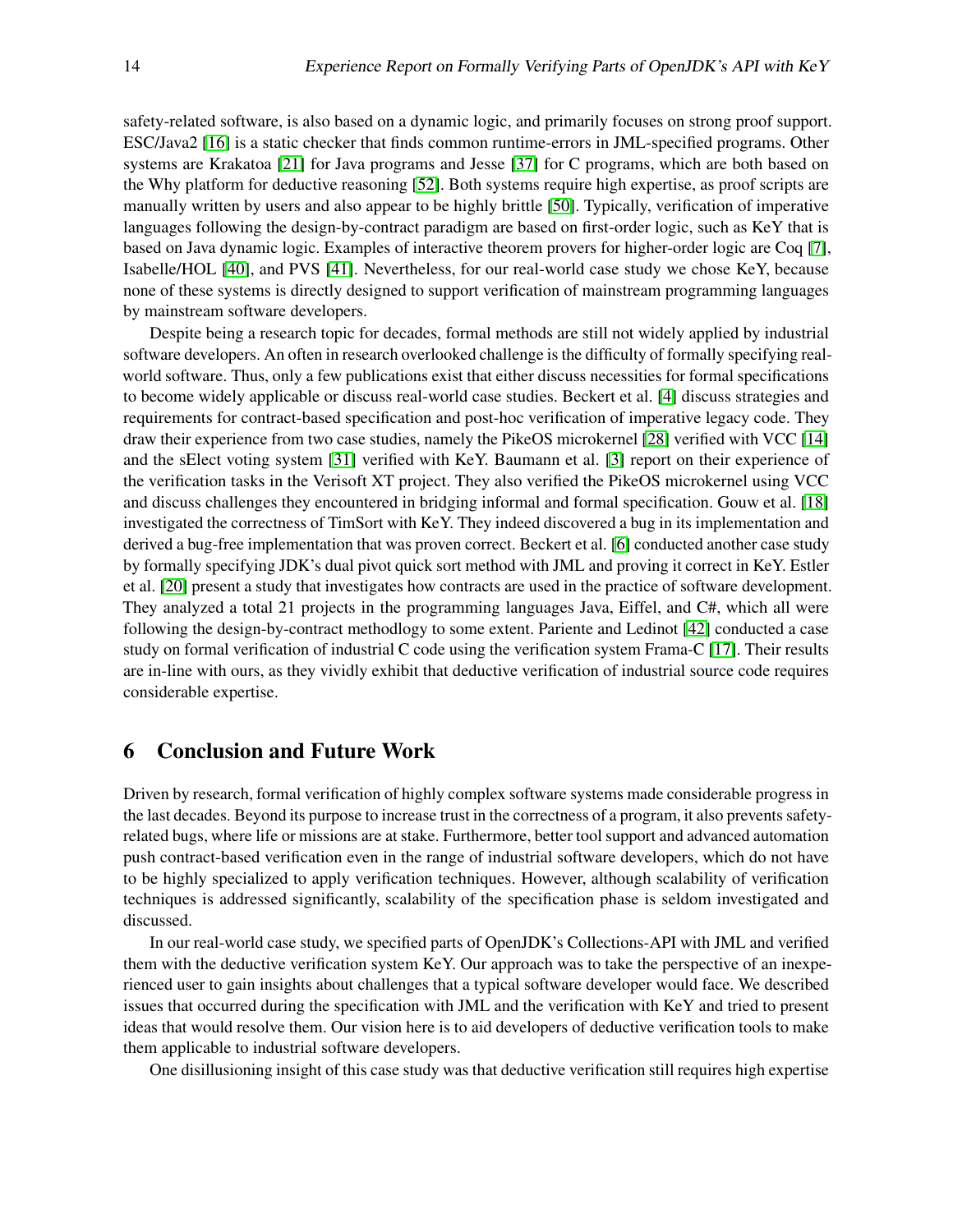in the underlying proof theory. The reasons are manifold. First, if a proof cannot be closed, identifying whether the problem lies in the specification or implementation was notoriously hard, even for simple methods. Second, there exist a considerable amount of parameters to set for verification tools and particularly for KeY, each with the possibility to influence provability and verification effort. However, finding the right configuration without feedback and tool support is impractical. Third, based on Java's underspecification of the maximal array length, verification systems may verify a method that can also fail when exploited by malicious software. This issue raises awareness of the fact that formal verification and software testing should be applied in concert to increase trust in the correctness.

For deductive verification tools to become applicable by typical software developers, we believe that raising awareness of the challenges in the specification and verification process is necessary. Hence, a community effort is needed to specify widely-used APIs such as OpenJDK that users can verify their own software against. There are several directions to extend this work.

- Besides specifying and verifying a larger part of OpenJDK to gain more experiences, it is necessary to also employ other deductive verification systems, preferably for numerous programming and specification languages. This allows us to generalize some of our findings and identify common challenges in terms of scalability of the specification process and usability of the verification environment.
- Accordingly, usability of the numerous IDEs should be investigated in experimental user studies. For instance, success of verifiying source code often depends on a user-chosen parameterization, but specific parameters are hard to understand and sometimes even negligible. Tool builders need to be aware of the user's challenges.
- Additionally, identifying reliable and scalable means for inferring specifications for API-like code (semi)-automatically can ease the specification process. We identified that certain specification aspects have to be spelled out explicitly that could also be synthesized from the code – either statically or dynamically. In particular, APIs evolve and new methods for avoiding unneeded reverifications under change become crucial.

#### Acknowledgments.

This work was supported by the DFG (German Research Foundation) under the Researcher Unit FOR1800: Controlling Concurrent Change (CCC). We gratefully acknowledge Richard Bubel, Reiner Hähnle, Dominik Steinhöfel, and Stefan Krüger for fruitful discussions and valuable feedback throughout this work.

# References

- <span id="page-14-3"></span>[1] Wolfgang Ahrendt, Bernhard Beckert, Richard Bubel, Reiner Hähnle, Peter H Schmitt & Mattias Ulbrich (2016): *Deductive Software Verification–The KeY Book: From Theory to Practice*. Springer.
- <span id="page-14-0"></span>[2] Mike Barnett, Manuel Fähndrich, K. Rustan M. Leino, Peter Müller, Wolfram Schulte & Herman Venter (2011): *Specification and Verification: The Spec# Experience*. Comm. ACM 54, pp. 81–91, doi[:http://doi.acm.org/10.1145/1953122.1953145.](http://dx.doi.org/http://doi.acm.org/10.1145/1953122.1953145)
- <span id="page-14-1"></span>[3] Christoph Baumann, Bernhard Beckert, Holger Blasum & Thorsten Bormer (2012): *Lessons Learned from Microkernel Verification–Specification is the new Bottleneck*. SSV.
- <span id="page-14-2"></span>[4] Bernhard Beckert, Thorsten Bormer & Daniel Grahl (2016): *Deductive Verification of Legacy Code*. In: Proc. Int'l Symposium Leveraging Applications of Formal Methods, Verification and Validation (ISoLA), Springer, pp. 749–765.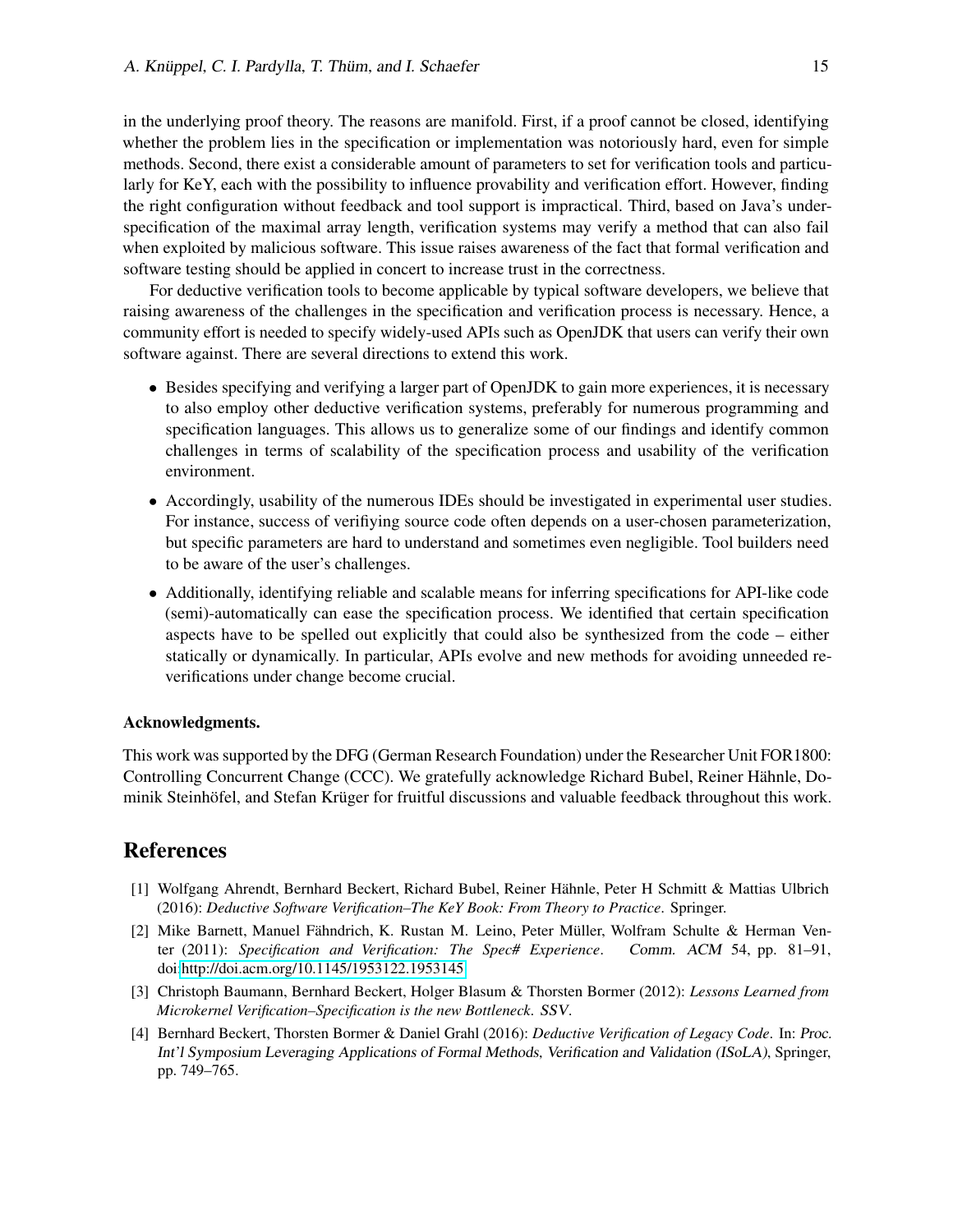- <span id="page-15-2"></span>[5] Bernhard Beckert, Reiner Hähnle & Peter Schmitt (2007): *Verification of Object-Oriented Software: The KeY Approach*. Springer, Berlin, Heidelberg.
- <span id="page-15-7"></span>[6] Bernhard Beckert, Jonas Schiffl, Peter H Schmitt & Mattias Ulbrich (2017): *Proving JDKâA˘Zs Dual Pivot ´ Quicksort Correct*. In: Working Conference on Verified Software: Theories, Tools, and Experiments, Springer, pp. 35–48.
- <span id="page-15-15"></span>[7] Yves Bertot & Pierre Castéran (2004): *Interactive Theorem Proving and Program Development - Coq'Art: The Calculus of Inductive Constructions*. Springer, Berlin, Heidelberg.
- <span id="page-15-11"></span>[8] Karthikeyan Bhargavan, Barry Bond, Antoine Delignat-Lavaud, Cédric Fournet, Chris Hawblitzel, Catalin Hritcu, Samin Ishtiaq, Markulf Kohlweiss, Rustan Leino, Jay Lorch et al. (2017): *Everest: Towards a Verified, Drop-in Replacement of HTTPS*. In: Leibniz International Proceedings in Informatics (LIPIcs), 71, Schloss Dagstuhl-Leibniz-Zentrum fuer Informatik.
- <span id="page-15-0"></span>[9] Jonathan Bowen & Victoria Stavridou (1993): *Safety-critical Systems, Formal Methods and Standards*. Software Engineering Journal 8(4), pp. 189–209.
- <span id="page-15-9"></span>[10] Hagen Buchwald & Florian Meyerer (2013): *C4J: Contracts, Java und Eclipse*. Eclipse Magazin 13(3), pp. 64–69.
- <span id="page-15-3"></span>[11] Lilian Burdy, Yoonsik Cheon, David R. Cok, Michael D. Ernst, Joseph Kiniry, Gary T. Leavens, K. Rustan M. Leino & Erik Poll (2005): *An Overview of JML Tools and Applications*. Int'l J. Software Tools for Technology Transfer (STTT) 7(3), pp. 212–232, doi[:10.1007/s10009-004-0167-4.](http://dx.doi.org/10.1007/s10009-004-0167-4)
- <span id="page-15-4"></span>[12] Edmund M. Clarke, Orna Grumberg & Doron A. Peled (1999): *Model Checking*. MIT Press, Cambridge, Massachussetts.
- <span id="page-15-1"></span>[13] Edmund M Clarke & Jeannette M Wing (1996): *Formal methods: State of the Art and Future Directions*. ACM Computing Surveys (CSUR) 28(4), pp. 626–643.
- <span id="page-15-16"></span>[14] Ernie Cohen, Markus Dahlweid, Mark Hillebrand, Dirk Leinenbach, Michał Moskal, Thomas Santen, Wolfram Schulte & Stephan Tobies (2009): *VCC: A Practical System for Verifying Concurrent C*. In: Proc. Int'l. Conf. Theorem Proving in Higher Order Logics (TPHOLs), Springer, pp. 23–42.
- <span id="page-15-6"></span>[15] David R. Cok (2011): *OpenJML: JML for Java 7 by Extending OpenJDK*. In: Proc. Int'l Conf. NASA Formal Methods (NFM), Springer, Berlin, Heidelberg, pp. 472–479.
- <span id="page-15-13"></span>[16] David R Cok & Joseph Kiniry (2004): *ESC/Java2: Uniting ESC/Java and JML*. In: Proc. Int'l Conf. Construction and Analysis of Safe, Secure, and Interoperable Smart Devices (CASSIS), 3362, Springer, pp. 108–128.
- <span id="page-15-18"></span>[17] Pascal Cuoq, Florent Kirchner, Nikolai Kosmatov, Virgile Prevosto, Julien Signoles & Boris Yakobowski (2012): *Frama-C*. In: Proc. Int'l. Conf. Software Engineering and Formal Methods (SEFM), Springer, pp. 233–247.
- <span id="page-15-5"></span>[18] Stijn De Gouw, Jurriaan Rot, Frank S de Boer, Richard Bubel & Reiner Hähnle (2015): *OpenJDKâA˘Zs´ Java.utils.Collection.sort() is Broken: The Good, the Bad and the Worst Case*. In: Proc. Int'l Conf. Computer Aided Verification (CAV), Springer, pp. 273–289.
- <span id="page-15-12"></span>[19] Gidon Ernst, Jörg Pfähler, Gerhard Schellhorn, Dominik Haneberg & Wolfgang Reif (2015): *KIV: Overview and VerifyThis Competition*. Int'l J. Software Tools for Technology Transfer (STTT) 17(6), pp. 677–694.
- <span id="page-15-17"></span>[20] H-Christian Estler, Carlo A Furia, Martin Nordio, Marco Piccioni & Bertrand Meyer (2014): *Contracts in Practice*. In: International Symposium on Formal Methods, Springer, pp. 230–246.
- <span id="page-15-14"></span>[21] Jean-Christophe Filliâtre & Claude Marché (2007): *The Why/Krakatoa/Caduceus Platform for Deductive Program Verification*. In: Computer Aided Verification, Springer, Berlin, Heidelberg, pp. 173–177, doi[:10.1007/978-3-540-73368-3\\_21.](http://dx.doi.org/10.1007/978-3-540-73368-3_21)
- <span id="page-15-8"></span>[22] Robert W. Floyd (1967): *Assigning Meanings to Programs*. Mathematical Aspects of Computer Science 19, pp. 19–32.
- <span id="page-15-10"></span>[23] Carlo A Furia, Martin Nordio, Nadia Polikarpova & Julian Tschannen (2017): *AutoProof: Auto-Active Functional Verification of Object-Oriented Programs*. Int'l J. Software Tools for Technology Transfer (STTT) 19(6), pp. 697–716.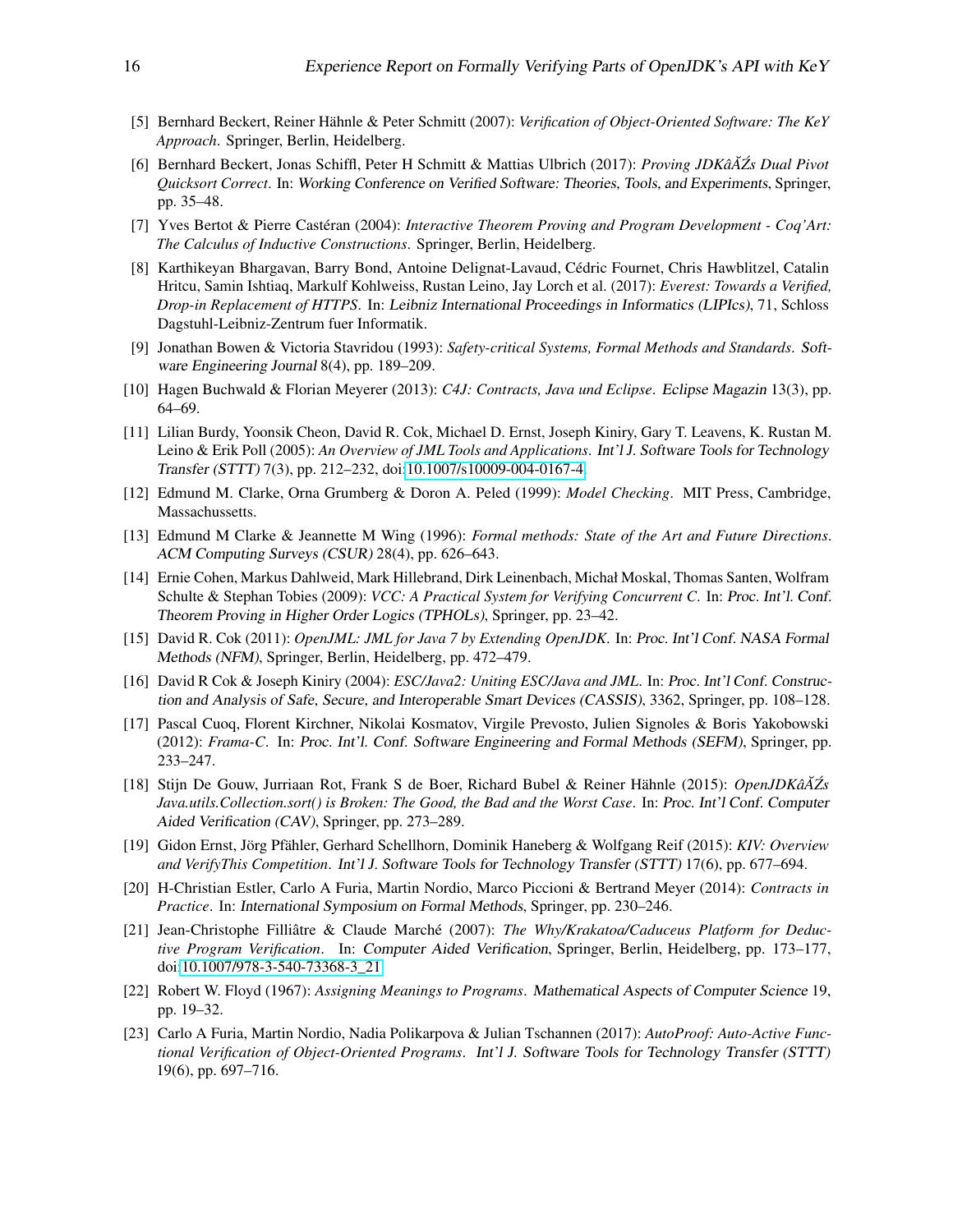- <span id="page-16-0"></span>[24] John Hatcliff, Gary T. Leavens, K. Rustan M. Leino, Peter Müller & Matthew Parkinson (2012): *Behavioral Interface Specification Languages*. ACM Computing Surveys 44(3), pp. 16:1–16:58, doi[:10.1145/2187671.2187678.](http://dx.doi.org/10.1145/2187671.2187678)
- <span id="page-16-11"></span>[25] Chris Hawblitzel, Jon Howell, Manos Kapritsos, Jacob R Lorch, Bryan Parno, Michael L Roberts, Srinath Setty & Brian Zill (2015): *IronFleet: Proving Practical Distributed Systems Correct*. In: Proc. Symposium on Operating Systems Principles (SOSP), ACM, pp. 1–17.
- <span id="page-16-12"></span>[26] Chris Hawblitzel, Jon Howell, Jacob R Lorch, Arjun Narayan, Bryan Parno, Danfeng Zhang & Brian Zill (2014): *Ironclad Apps: End-to-End Security via Automated Full-System Verification*. In: Proc. USENIX Symposium Operating Systems Design and Implementation (OSDI), 14, pp. 165–181.
- <span id="page-16-6"></span>[27] C. A. R. Hoare (2003): *The Verifying Compiler: A Grand Challenge for Computing Research*. In: Proc. Joint Modular Languages Conference (JMLC), Springer, Berlin, Heidelberg, pp. 25–35, doi[:10.1007/978-3-540-](http://dx.doi.org/10.1007/978-3-540-45213-3_4) [45213-3\\_4.](http://dx.doi.org/10.1007/978-3-540-45213-3_4)
- <span id="page-16-17"></span>[28] Robert Kaiser & Stephan Wagner (2007): *Evolution of the PikeOS Microkernel*. In: Proc. Int'l. Workshop on Microkernels for Embedded Systems (MIKES), p. 50.
- <span id="page-16-1"></span>[29] John C Knight, Colleen L DeJong, Matthew S Gibble & Luis G Nakano (1997): *Why are Formal Methods not used more Widely?* In: Fourth NASA Langley Formal Methods Workshop, Citeseer.
- <span id="page-16-7"></span>[30] Alexander Knüppel, Thomas Thüm, Carsten I. Pardylla & Ina Schaefer (2018): *Understanding Parameters of Deductive Verification: An Empirical Investigation of KeY*. In: Proc. Int'l. Conf. Interactive Theorem Proving (ITP), Springer.
- <span id="page-16-18"></span>[31] Ralf Küesters, Tomasz Truderung & Andreas Vogt (2011): *Verifiability, Privacy, and Coercion-resistance: New Insights From a Case Study*. In: Proc. Symposium on Security and Privacy (SP), IEEE, pp. 538–553.
- <span id="page-16-3"></span>[32] Gary T. Leavens & Yoonsik Cheon (2006): *Design by Contract with JML*. Available at [http://www.](http://www.jmlspecs.org/jmldbc.pdf) [jmlspecs.org/jmldbc.pdf](http://www.jmlspecs.org/jmldbc.pdf).
- <span id="page-16-10"></span>[33] Gary T. Leavens & Peter Müller (2007): *Information Hiding and Visibility in Interface Specifications*. In: Proc. Int'l Conf. Software Engineering (ICSE), IEEE, Washington, DC, USA, pp. 385–395, doi[:10.1109/ICSE.2007.44.](http://dx.doi.org/10.1109/ICSE.2007.44)
- <span id="page-16-9"></span>[34] Gary T Leavens & David A Naumann (2006): *Behavioral Subtyping is Equivalent to Modular Reasoning for Object-oriented Programs*.
- <span id="page-16-4"></span>[35] Barbara Liskov & John Guttag (1986): *Abstraction and Specification in Program Development*. MIT Press, Cambridge, MA, USA.
- <span id="page-16-8"></span>[36] Barbara H. Liskov & Jeannette M. Wing (1994): *A Behavioral Notion of Subtyping*. ACM Trans. Programming Languages and Systems (TOPLAS) 16(6), pp. 1811–1841, doi[:http://doi.acm.org/10.1145/197320.197383.](http://dx.doi.org/http://doi.acm.org/10.1145/197320.197383)
- <span id="page-16-14"></span>[37] Claude Marché & Yannick Moy (2012): *The Jessie Plugin for Deductive Verification in Frama-C*. INRIA Saclay Île-de-France and LRI, CNRS UMR.
- <span id="page-16-2"></span>[38] Bertrand Meyer (1988): *Object-Oriented Software Construction*, 1st edition. Prentice-Hall, Inc., Upper Saddle River, NJ, USA.
- <span id="page-16-5"></span>[39] Bertrand Meyer (1992): *Applying Design by Contract*. IEEE Computer 25(10), pp. 40–51.
- <span id="page-16-15"></span>[40] Tobias Nipkow, Markus Wenzel & Lawrence C. Paulson (2002): *Isabelle/HOL: A Proof Assistant for Higher-Order Logic*. Springer, Berlin, Heidelberg.
- <span id="page-16-16"></span>[41] Sam Owre, Sreeranga P. Rajan, John M. Rushby, Natarajan Shankar & Mandayam K. Srivas (1996): *PVS: Combining Specification, Proof Checking, and Model Checking*. In: Proc. Int'l Conf. Computer Aided Verification (CAV), Springer, Berlin, Heidelberg, pp. 411–414, doi[:10.1007/3-540-61474-5\\_91.](http://dx.doi.org/10.1007/3-540-61474-5_91)
- <span id="page-16-19"></span>[42] Dillon Pariente & Emmanuel Ledinot (2010): *Formal Verification of Industrial C Code using Frama-C: A Case Study*. Proc. Int'l Conf. Formal Verification of Object-Oriented Software (FoVeOOS), p. 205.
- <span id="page-16-13"></span>[43] Nadia Polikarpova, Julian Tschannen & Carlo A Furia (2015): *A Fully Verified Container Library*. In: Proc. Int'l Symposium Formal Methods (FM), Springer, pp. 414–434.